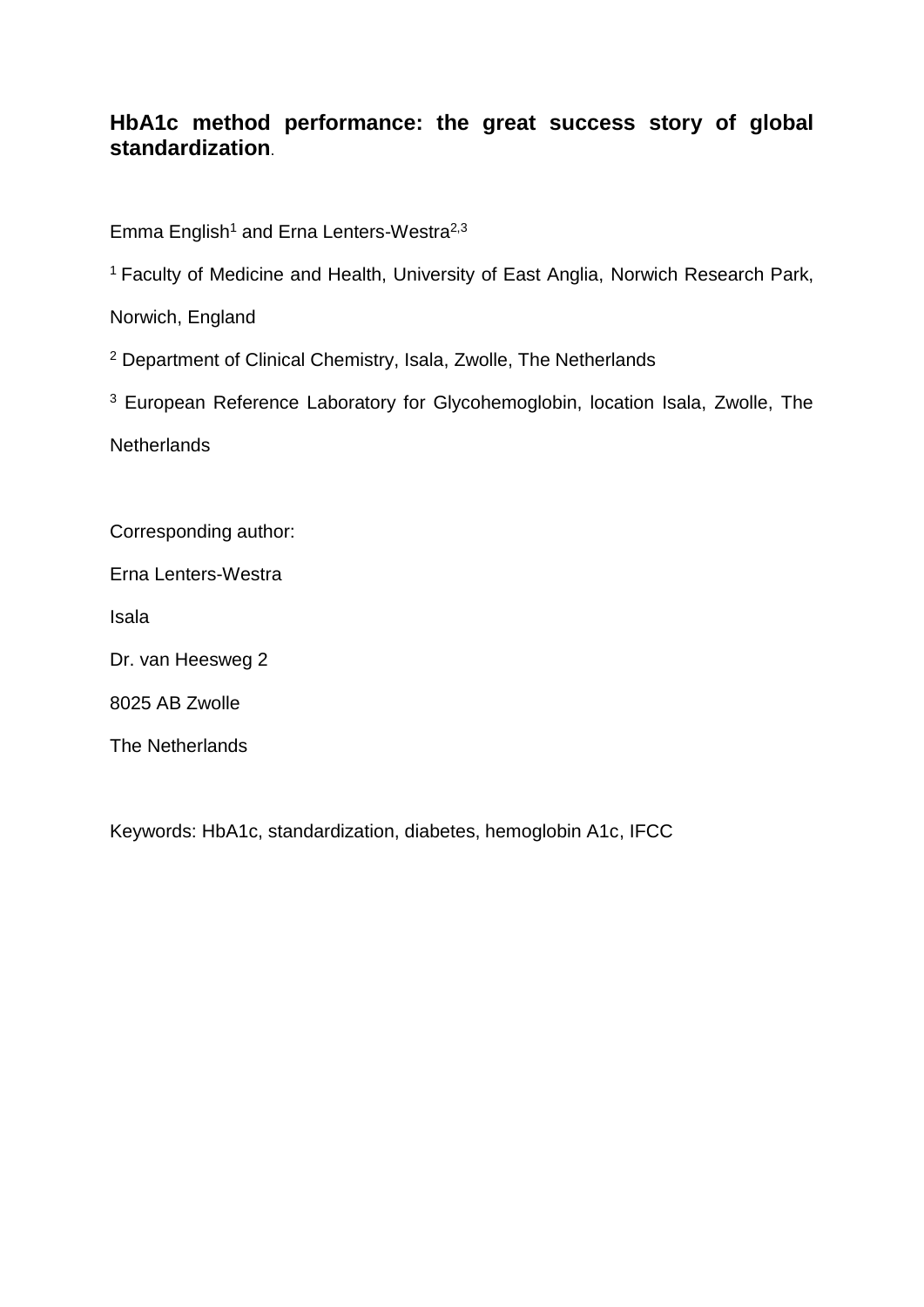## **Abstract**

Diagnosing and monitoring the treatment of people with diabetes is a global issue and uses considerable resources in laboratories and clinics worldwide. Hemoglobin A1c (HbA1c) has been the mainstay of monitoring glycaemic control in people with diabetes for many years and more recently it has been advocated as a diagnostic tool for type 2 diabetes (T2DM). Good analytical performance is key to the successful use of any laboratory test but is critical when considering using the test to diagnose disease, especially when the potential number of diagnoses could exceed 500 million people. Very small variations in bias or increased imprecision could lead to either a missed diagnosis or over diagnosis of the disease and given the scale of the global disease burden this may mean erroneous categorization of potentially millions of people. Fundamental to good performance of diagnostic testing is standardization, with defined reference material and measurement procedures. In this review we discuss the historical steps to first harmonize HbA1c testing, followed by the global standardization efforts and provide an update as to the current situation and future goals for HbA1c testing.

## **Introduction**

The global burden of diabetes, and its complications, is increasing rapidly and it is estimated that by 2049, 629 million people will have the disease (1). Approximately one in two of those with diabetes do not know they have the disease. It is essential that there is a low cost, reliable and robust tool for diagnosing and monitoring disease progression. Haemoglobin A1c (HbA1c) has long been accepted as a monitoring tool for diabetes but more recently has also been advocated as a diagnostic tool for type 2 diabetes (T2DM) (2-4).

The Diabetes Control and Complications Trial (DCCT) study in people with type 1 diabetes mellitus, which was published in 1993, clearly demonstrated that the risk of the development and progression of micro-vascular complications was closely related to the degree of glycaemic control (5). Long term follow up studies showed that macro vascular complications were also correlated with increasing HbA1c levels (6). At the same time as the DCCT study the UKPDS trial addressed improving glycaemic control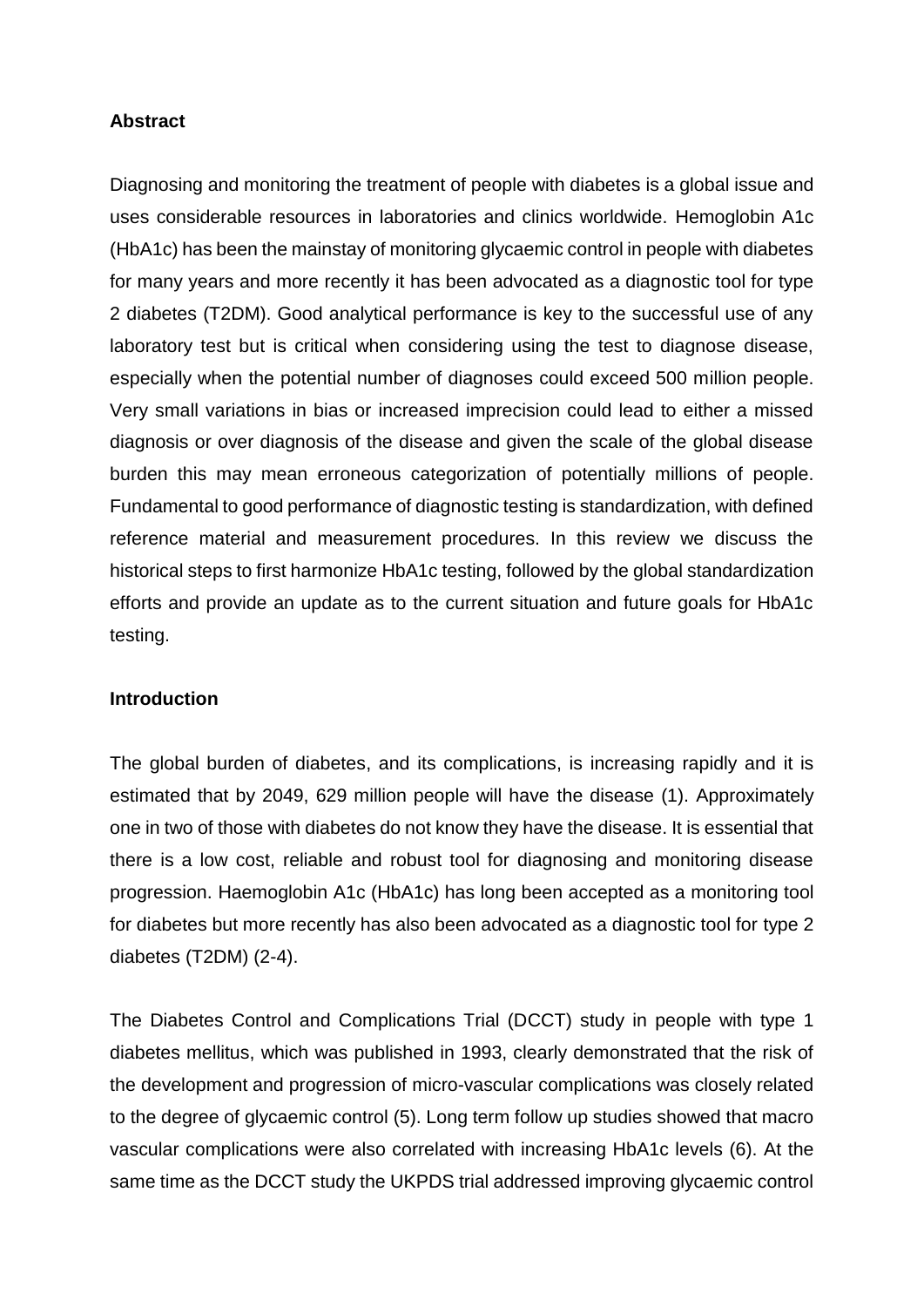in patients with T2DM and similarly demonstrated that improved control, evidenced by lower HbA1c values, resulted in improved patient outcomes (7). Since these studies were completed numerous large scale studies have added to our understanding of diabetes treatments and management but HbA1c remains at the heart of new treatment regimes (8-16). Treatment targets have moved away from those initially determined by those early studies and are now based on multiple factors such as age of the person, duration of disease, co-morbidities and likely compliance with therapy  $(17)$ .

In 2011 the WHO advocated the use of HbA1c for the diagnosis of diabetes at a value of 48mmol/mol (6.5%), in line with American Diabetes Association (ADA) recommendations. The WHO guidance categorically states that "provided that stringent quality assurance tests are in place and assays are standardised to criteria aligned to the international reference values" (3). It is essential therefore that manufacturers of HbA1c methods, used for diagnosis of diabetes, are able to demonstrate alignment to the IFCC reference measurement procedure and perform well in quality assurance schemes with accuracy based targets (18-25). In this review we detail the current state of the art of HbA1c measurement and standardization, and highlight the key roles play by different organisations and laboratory users in the determination of high quality and accurate HbA1c values to ensure optimal patient care.

## **What is HbA1c?**

HbA1c is formed when glucose binds to the N-terminal valine of the beta chain of an haemoglobin molecule. The glycation process is non-enzymatic, therefore it is only dependent on time, glucose concentration and haemoglobin levels. Red blood cells are generally thought to circulate for around 106 days with a variation of  $\pm$  20% (26) and so HbA1c represents the average glucose concentration that the Hb is exposed to over a period of around 106 days. The distribution of red blood cells with time means that the HbA1c is a greater reflection of the preceding 30-60 days. This integration of glucose exposure over time makes HbA1c a valuable marker in assessing glycaemic control, over a longer period of time than can be assessed using glucose which only indicates glycaemia at a single time point.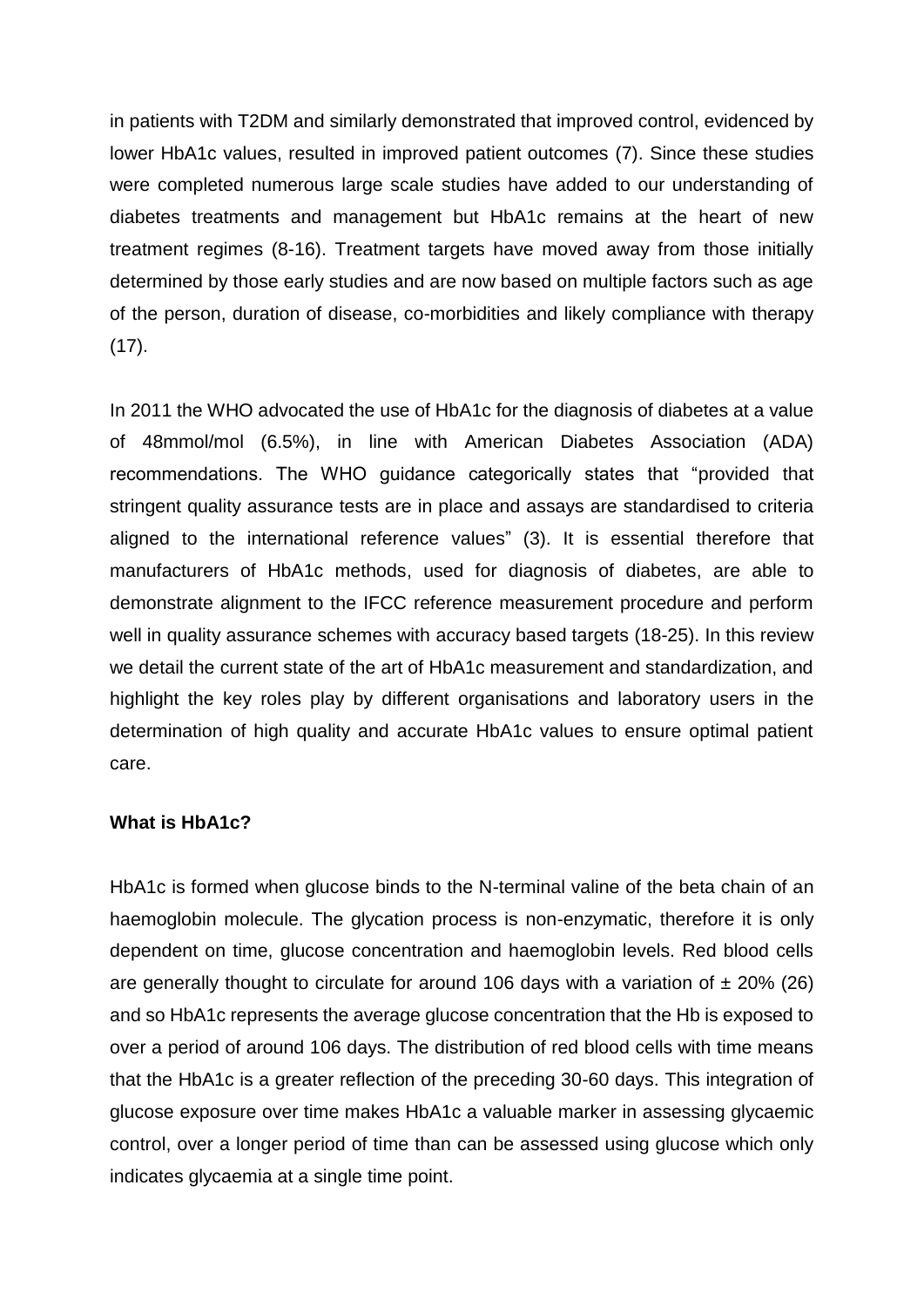## **Method principles for the measurement of HbA1c**

There are currently more than 100 HbA1c assays available on the market all of which are based on one of two principles: separation based on charge differences and separation based on structural differences, which occur when glucose binds to Hb. The former principle is used in ion-exchange chromatography and electrophoresis-based assays, whilst the latter principle is used in immunoassays, assays based on boronate affinity chromatography and enzymatic methods.

#### *Methods based on charge differences*

Methods based on charge differences depend on the extra negative charge that occurs when glucose is attached to the N-terminal valine of the HbA β-chain. Examples of such methods are cation-exchange chromatography and electrophoresis. Cationexchange chromatography is a process that allows the separation of a mixture of proteins based on the charge properties of the molecules in the mixture. Charged haemoglobins and other haemoglobin components are eluted at varying times depending upon the net charge of the molecule in relation to a gradient of increasing ionic strength buffers passed through a cation-exchange column.

Capillary electrophoresis uses the principle of liquid-flow capillary electrophoresis in free solution. With this technique, charged molecules are separated by their electrophoretic mobility in an alkaline buffer at a specific pH. The separation of the different haemoglobin fractions takes place in silica capillary tubes and the migration is performed at high voltage (e.g. 9800 volts) with temperature control using a Peltier device. The haemoglobins are detected at an absorption wavelength of 414 nm at the cathodic end of the capillary using an optical detector (27).

*Methods based on structural differences*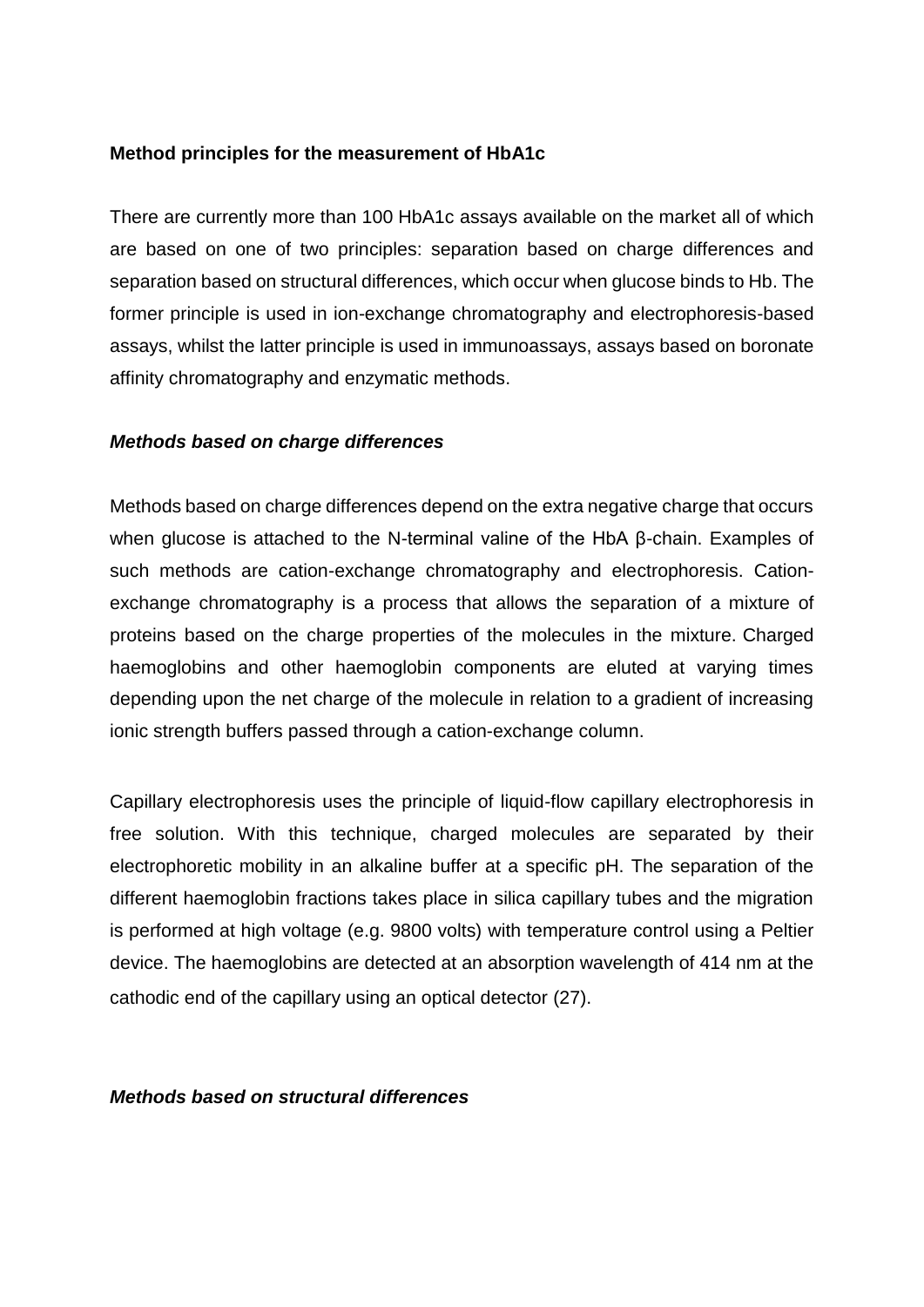Affinity separation is based on the covalent binding of cis-diols of glucose in glycated haemoglobin to a boronate matrixNon-glycated haemoglobin does not bind to the boronate matrix and is eluted directly from the column. Glycated haemoglobin initially binds to the column and is released when buffers with a higher affinity for the bornate binding sites is applied, thus displacing the bound glycated haemoglobin. The resulting chromatogram shows two peaks, a non-glycated peak and a glycated peak (28)*.* 

Immunoassays utilise specific anti-HbA1c antibodies that recognize the first 3, 4 or 5 amino acids and the glucose attached to the N-terminal of the β-chain of the haemoglobin molecule. Total haemoglobin is measured separately using a bichromatic assay and the ratios of the two components are calculated. Assay designs differ substantially from each other, ranging from immunoturbidimetry to latex agglutination inhibition methods (using monoclonal antibodies) (29).

The enzymatic method principle consists of two separate steps: measurement of glycated dipeptide, obtained by enzymatic cleavage, and measurement of total hemoglobin (30). The glycated dipeptide is measured by adding fructosyl peptide oxidase to produce hydrogen peroxide, which reacts with a coloured agent in the presence of peroxidase. The change in absorbance is measured to calculate HbA1c concentration. Hemoglobin is transformed to stable met-hemoglobin and the concentration of hemoglobin is determined by measuring absorbance. The ratios of the two components are then calculated.

## **Advantages and disadvantages of different method principles**

Each of the different method principles have specific advantages and disadvantages and method choice will depend on clinical and analytical factors. Ion exchange methods are associated with good performance but are often prone to interference from haemoglobin variants which may yield falsely lower or higher HbA1c results. To identify interference from haemoglobin variants, every chromatogram needs to be checked for abnormal peaks; either manually or through computer programming which requires additional training for the healthcare professional running the instrument.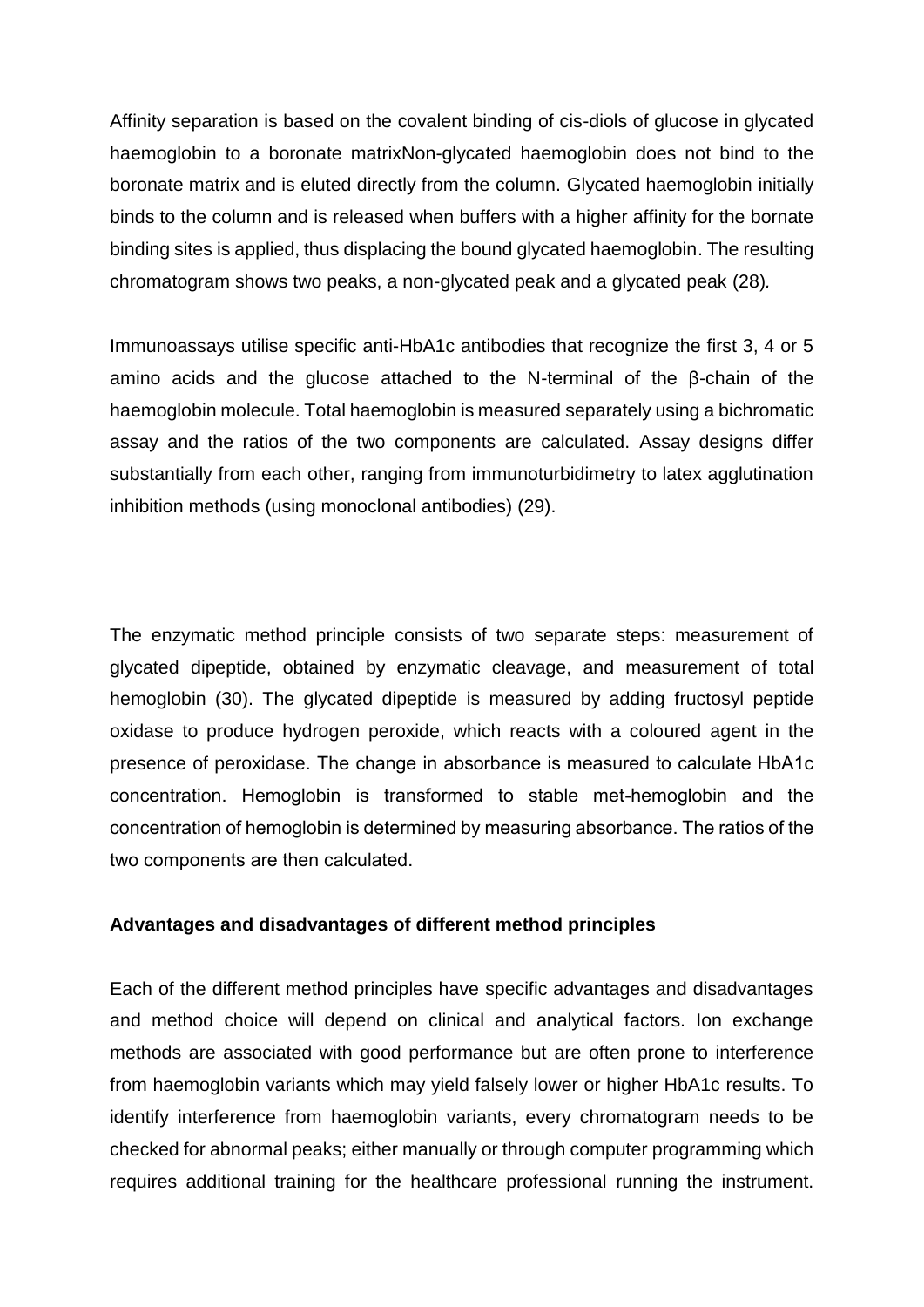However some rare variants may show a normal chromatogram where the Hb-variant is hidden under the A0 peak which gives a falsely low HbA1c result.

An advantage of affinity chromatography is the absence of interference by haemoglobin variants or derivates such as carbamylated haemoglobin, which has led to this method being commonly used as the method of choice for use in patients with haemoglobin variants (31, 32). Rolfing et al. showed, however, that there is an interference with HbF >20% due to the fact that HbF does not have β-chains, which results in a disproportionately low glycation of this haemoglobin molecule (33).

An advantage of current immunoassay methods is the high throughput volumes that can be achieved with these fully automated systems, which can be integrated into laboratory track systems and sample management facilities. Another advantage is that the majority of the immunoassays do not suffer interference from common haemoglobin variants such as HbAS, HbAC, HbAD and HbAE (34). Only some rare haemoglobin variants (substitution of the last 3, 4 or 5 amino acids by another amino acid) are known to cause interference. Capillary electrophoresis is relatively new to the market and can measure multiple samples at once but may have limited throughput. Enzymatic methods currently require a large main laboratory analyser so not suitable for satellite laboratories or use in diabetes clinics but can facilitate high throughput.

## **Performance of different method principles**

Performance of the different method principles has improved dramatically over recent years and the assessment of quality is aided by the international quality standards for HbA1c measurement (22). The global performance criteria were recently set by the IFCC task force for the implantation of HbA1c standardisation and based on the use of sigma metrics. The targets have been defined by the task force and use the concept of total allowable error (TAE) which combines the effects of both bias and imprecision into a single measure. The criteria state that a total of error of not more than 5mmol/mol HbA1c at a level of 50 mmol/mol is allowed. The sigma levels are applied to define how often the target can be expected to fall outside of the target range. For example at a level of  $2\sigma$  one in twenty of results would be expected to fall outside of the target range and this is deemed acceptable.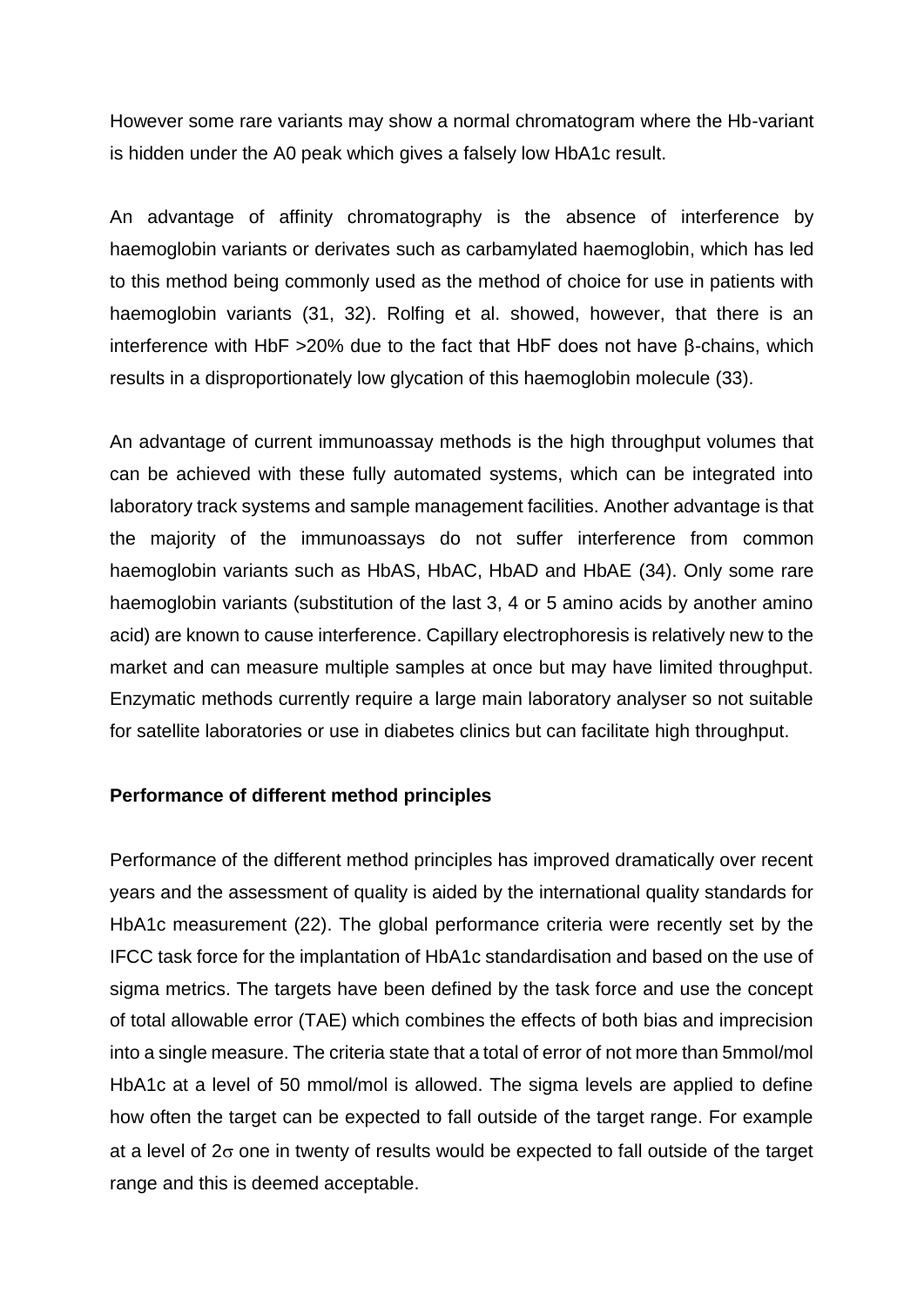There are several ways that performance can be assessed, depending on need. The performance of individual analysers in CLSI (35-37) protocol driven laboratory evaluations can be used to assess the best performance of an individual instrument. This has a number of uses such as evaluation of new instrument in the laboratory or, when performed by recognised IFCC reference lab, to give an overview of the performance of an instrument using with IFCC targeted samples. A more robust way of assessing performance is through the use of data from External Quality Assessment (EQA) schemes, where samples within the schemes have been targeted to IFCC values. These schemes provide data for multiple manufacturers and instruments over a wider period of time using different lot numbers of reagents and calibrators and gives a realistic picture of performance over time in a 'real world' setting (38-41). In the near future data form a pan European study will be published showing the performance of HbA1c by country and by manufacturer.

#### **Point-of-care instruments**

The principles used in point-of-care (POC) instruments are predominantly affinity separation, immuno-assay and lately also enzymatic. Recent evaluations of the performance of different HbA1c POC instruments have shown that the analytical performance has improved considerably in recent years. However, the diagnostic market is flooded with new HbA1c POC instruments from a wide range of manufacturers and countries and the analytical performance of these instruments is not yet known.

One key way to determine the utility of a POC device is through thorough laboratory evaluations however there are a limited number of robust studies where this has been done. Another mechanism is through performance in EQA programmes, however many POC devices are not entered into such programmes due to a lack of regulation or waiving of regulations and therefore there is limited data around the true performance of these instruments (20, 23, 24, 42-46). Whereas laboratory based methods can be adjusted by re-calibration if a drift in calibration is identified, this is not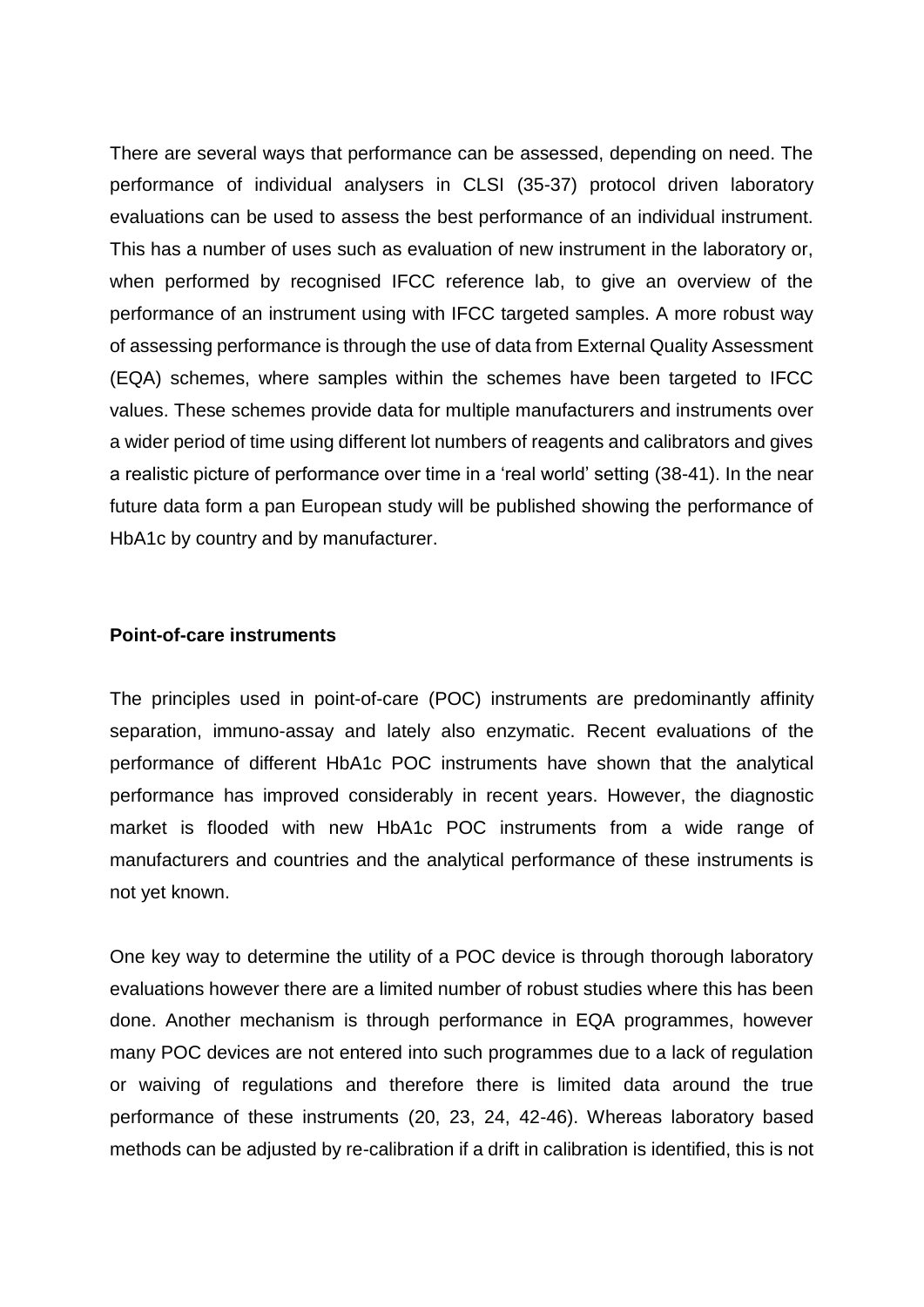possible with most POC instruments as the calibration factor is predetermined by the manufacturer and cannot be adjusted.

Aside from the inherent analytical performance issues, control of use of the devices outside of the laboratory setting needs to be closely monitored and as such an extensive and highly managed quality framework is required before these use of these devices is implemented (47).

## **Standardization of HbA1c**

#### *Standardization versus harmonization*

It is important to understand the fundamental difference between harmonization and standardization. With harmonization one tries to achieve comparable results among different measurement procedures for the same analyte (25). It usually implies there is no reference measurement procedure and no defined reference material or calibrator. This may be due to the heterogeneity of the molecules of interest or due to heterogeneity in measurement principles, common with hormone or antibody measurement. Harmonization aims to get close agreement of values within the constraints described above. Standardization differs in that there is always a reference measurement procedure and a clearly defined and characterised analyte that is available as reference material. In the case of HbA1c these reference materials are pure A1c and pure A0 both of which are registered with the Institute for Reference Materials and Measurements (IRMM) (48). Harmonization is commonly achieved by exchanging samples and aligning results. This can be done by adjusting the results with a factor (slope and an intercept) so that the results match between the two comparator methods. With standardization one tries to achieve near identical results by having calibration traceable to a reference measurement procedure and to a primary reference calibrator.

# **The history of standardisation of HbA1c**

At the time of the start of DCCT and UKPDS trials no reference material was available and as a consequence, the inter-laboratory CV was high (>20%) (49, 50). The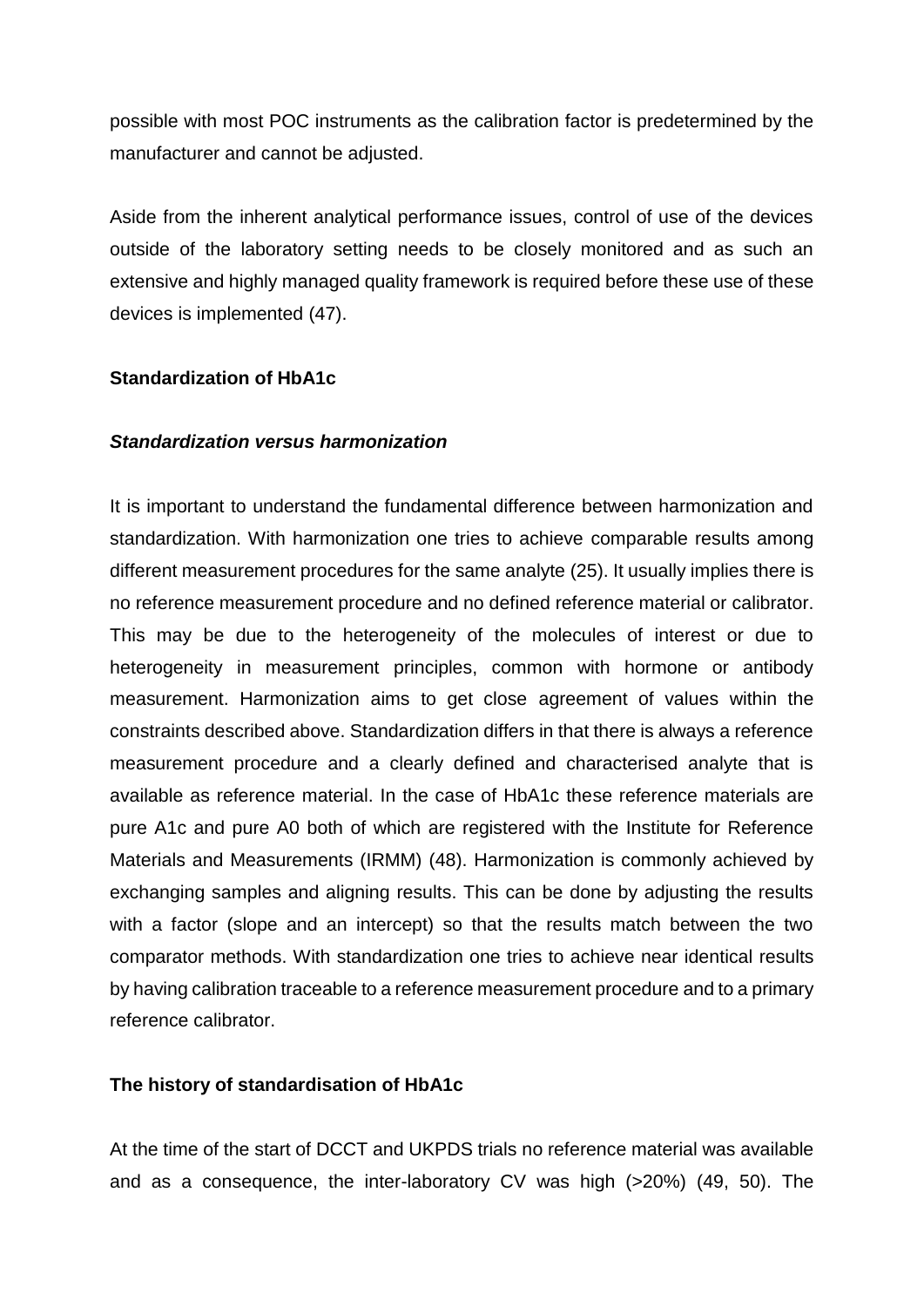variability in results between different HbA1c methods and the multiple ways in which results were reported (e.g. total glycation, HbA1 and HbA1c) made it difficult for physicians to compare results in clinical practice or in large scale studies. Table 1 details the key time points in the history of HbA1c standardisation.

The DCCT and UKPDS studies used the same HbA1c measurement systems and close monitoring of samples in the two studies provided harmonization of the results. The DCCT initially utilized the Bio-Rex 70 ion exchange method before switching to the Bio-Rad Diamat HPLC after an evaluation to harmonize results from the two methods, as it provided greater automation and higher throughput (51). Although the study was completed using the Bio-Rad Diamat there continued to be a comparison of randomly blinded study samples between the two methods to verify the continuing relationship throughout the remainder of the study (52).

In 1996, the American Association for Clinical Chemistry (AACC) initiated the National Glycohemoglobin Standardisation Program (NGSP), a subcommittee for the standardization of glycohaemoglobin that aimed to harmonize HbA1c assays worldwide. At that time, no definitive primary reference method or calibrator was available, therefore standardization was not possible however harmonization was achievable. The method applied in the DCCT study was chosen as the 'reference method'. In addition, a network of laboratories, that would use this primary reference method, and of laboratories that would use secondary reference methods, was established to aid manufacturers of different HbA1c methods to make their methods traceable to the DCCT study. The NGSP consists of a steering committee and a network of reference laboratories including the Central Primary Reference Laboratory (CPRL, n=1), backup Primary Reference Laboratories (PRL, n=3 running the Bio-Rex 70 method used in the DCCT study) and Secondary Reference Laboratories (n=6, running 10 Secondary Reference Measurements Procedures (SRMPs), routine methods with 4 different measurement principles) (53). The SRLs work directly with manufacturers and laboratories to assist them in harmonizing their methods, and provide data for certification of traceability to the DCCT. The SRLs are also used to assign values to samples of the College of American Pathologists (CAP) external quality survey. The SRLs are monitored monthly against the CPRL and among the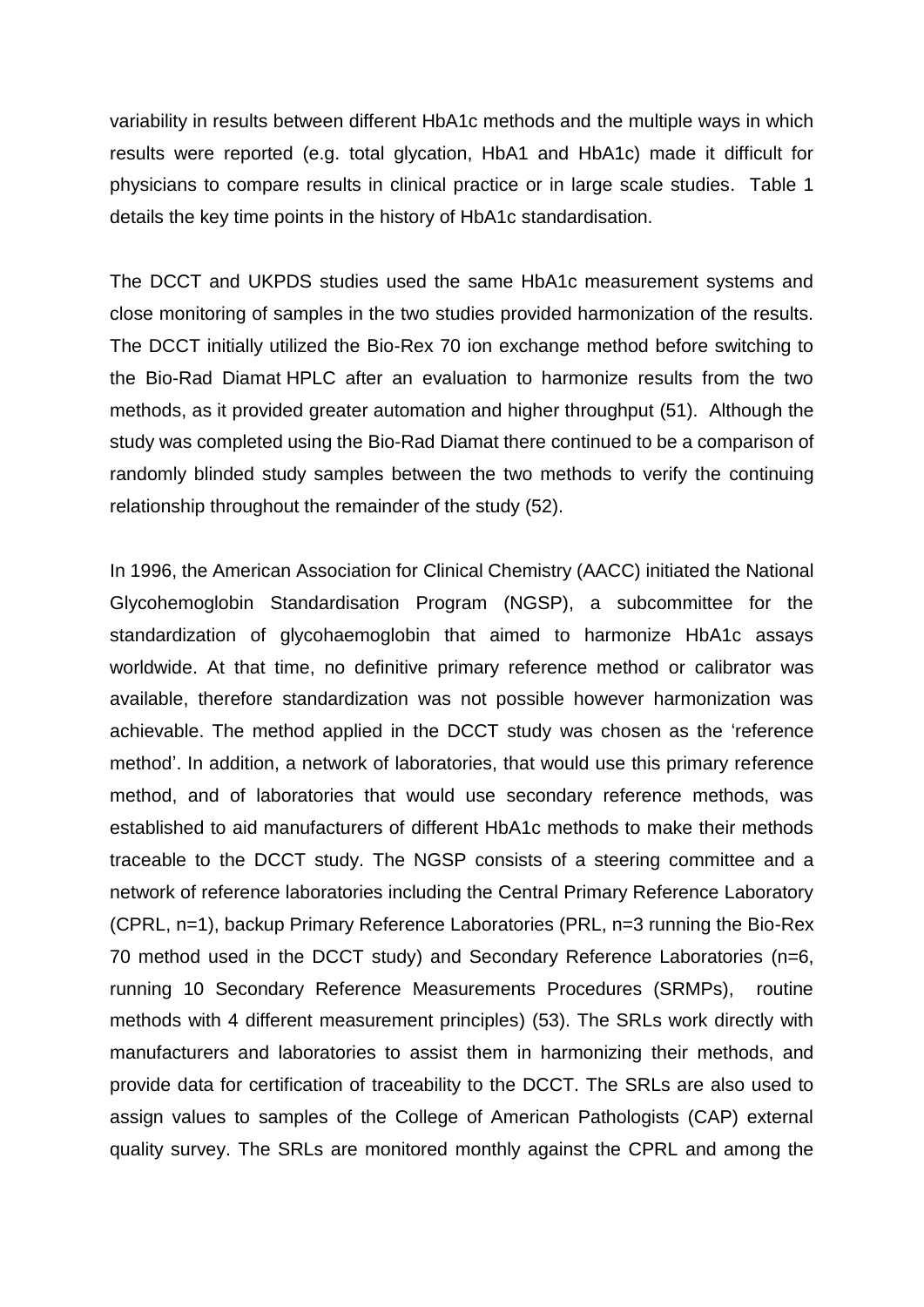SRMPs with 10 frozen samples. However, in this system there is no primary calibrator and the 'reference method' was subject to interference (54).

## **Harmonization systems in Japan and Sweden**

In addition to the NGSP system Japan and Sweden independently developed harmonization schemes based on cation exchange HPLC methods. In Japan the KO500 method is used as a PRM and in Sweden a Mono-S cation exchange system is used (55, 56). Both columns are more specific than the Bio-Rex70 method which was used in the NGSP harmonization model but still do not give the "true" HbA1c result due to some degree of interference in the method. The Mono-S HPLC does not have defined calibrators, instead the area under the HbA1c peak in relation to the area under all peaks in the elution profile, is used to calculate the percentage HbA1c.

The HbA1c methods in Japan are calibrated using material from the Japanese-Clinical-Chemistry-Use Certified Reference Material (JCCRM). The standardization of HbA1c in Japan was initiated in 1993, and the serial reference materials from JDS Lot 1 to JDS Lot 5 are well certified (57). Since 2013, in Japan and abroad JDS Lot 5 is used. This reference material has assigned certified IFCC (mmol/mol), NGSP (%) and JDS (%) values measured by JDS-JSCC Network Laboratories using the KO500 Method. The IFCC values were assigned by PRMs in the IFCC HbA1c Laboratory Network and the NGSP values were assigned by the Japanese NGSP SRMP (=ASRL#1) using the NGSP CPRL reference panel (100 specimens) as a calibrator. The Japanese NGSP SRMP is monitored monthly against the CPRL and among the 10 SRMPs in the NGSP network with 10 frozen samples.

In 2010 the JDS decided to report NGSP values as well JDS values with the purpose of international clinical harmonization. The NGSP values were expressed simply by adding 0.4% to the JDS values (58). The 0.4% is the unspecificity of the NGSP PRM compared to the KO500 method. Which serves to highlight the significant level of interference in the harmonization methods.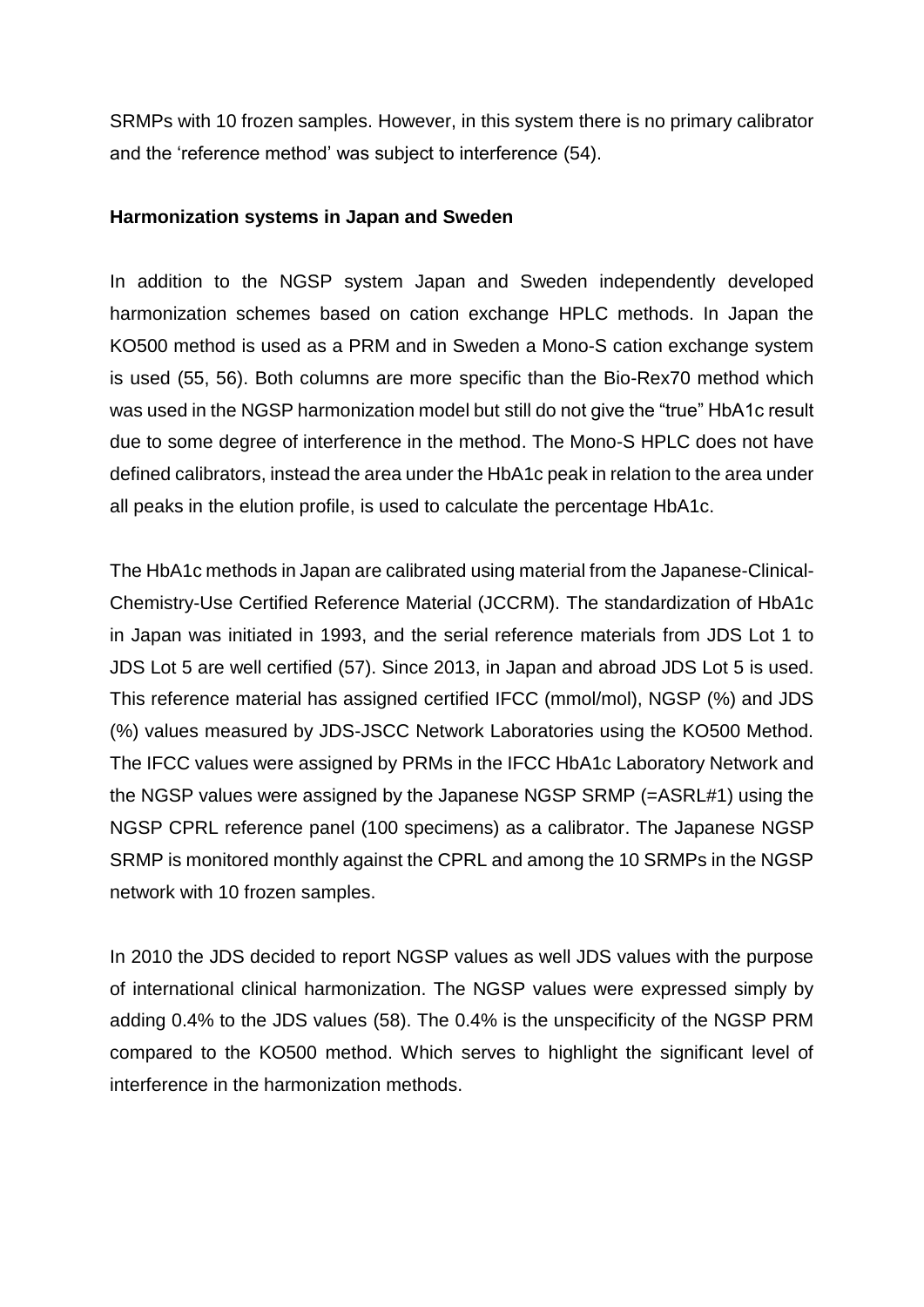Since April 2014 only NGSP values have been used in the clinical practice of Japan, which offers some form of harmonization but it is unclear why SI units and indeed IFCC values were not adopted.

#### **The need for standardization**

With the progress of technology and identification of interference in the Bio-Rex method, it was no longer scientifically acceptable to continue without a robust standardization process, constituting a true primary reference measurement procedure and defined primary reference materials. In addition legislation for in vitro diagnostic medical devices for manufacturers who sell instruments in European Community demands that manufacturers must guarantee the traceability of their routine tests to reference methods and materials of higher metrological order. This is further required by ISO/TC212 standards which dictate that manufacturers have documented traceability to assigned values and to a reference method (59). This is not possible with the NGSP harmonization model and thus there was a requirement for a true standardization process and the development of a PRM and pure calibrators.

## **IFCC standardization**

An IFCC Working Group for the standardisation of HbA1c was established in 1994 to develop a standard for HbA1c, consisting of almost pure HbA1c and HbA0, and a primary reference method for HbA1c. Whilst this was ongoing, the AACC and the ADA accepted harmonization via NGSP as an interim solution until true standardisation was achieved. The IFCC Working Group on HbA1c Standardisation succeeded in producing reference material and defining a reference measurement procedure, which was published in 2002 (60) (Figures 1 and 2). In addition, a laboratory network was established, which included the two reference methods, i.e. mass spectroscopy and capillary electrophoresis (61). Currently there are 21 laboratories worldwide running the IFCC PRM either using the HPLC-CE method or HPLC-MS. Each network laboratory used prepared mixtures of purified HbA1c and HbA0 as calibrators (62). The main task of the IFCC Network of Reference Laboratories for HbA1c is to assign values to secondary reference material and to collaborate with manufacturers of diagnostic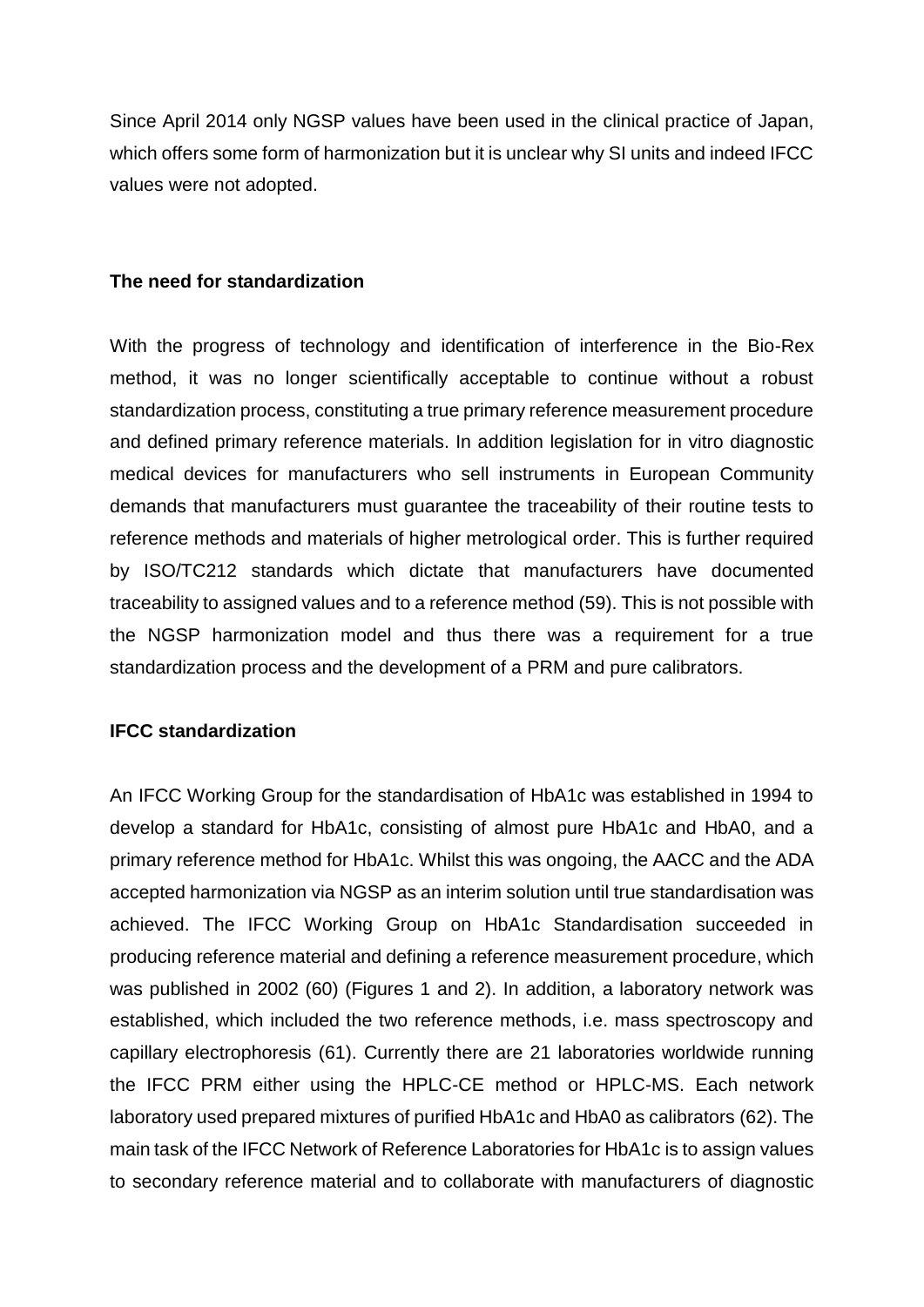devices and External Quality Assessment Schemes (EQAS) organisers to ensure methods are traceable to the RMP. Figure 3 shows the traceability chain of the IFCC standardization of HbA1c. This process provides an unbroken chain between the patient results and the primary reference material, thus ensuring that patients get the right results, which can be universally compared against clinical targets and large scale study data.

## **Why does the IFCC RMP report values in mmol/mol and not %?**

The international consensus statement on the measurement and reporting of HbA1c values states that "HbA1c results are to be reported by clinical laboratories worldwide in SI (Sistème Internationale) units (mmol/mol – no decimals) and derived NGSP units (% – one decimal), using the IFCC-NGSP master equation (DCCT units)."

There are two factors that influenced the decision to change the reporting units to mmol/mol. Firstly, the difference between the Bio-Rex values and the true values determined by the IFCC RMP is approximately 2%, which represents the interference seen in the Bio-Rex method. For examples to change HbA1c values would be reduced by approximately 2% (i.e 6% would become 4%) although the relationship is not completely linear. This substantial change would cause considerable disruption and global confusion, however it would not be scientifically sound to adjust the true values either. As a change was needed, the change to completely different numbers and units was seen as less likely to be detrimental to patient and clinical understanding and care than a small reduction in numbers. This was proven to be the case in a study that showed that there was no change in glycaemic control as a result of the shift in reported units (63). Secondly, by law in Europe all test values must be reported in SI units where possible and % is not classed as an SI unit.

# **Can I relate IFCC standardized values to NGSP/DCCT harmonized values?**

The simple answer is yes. The interference seen in the Bio-Rex system is constant meaning that inter-comparison studies between the two networks allows for a master equation to be applied to convert values between the two systems. In addition there are master equations that link the JDS and IFCC systems (64, 65). This allows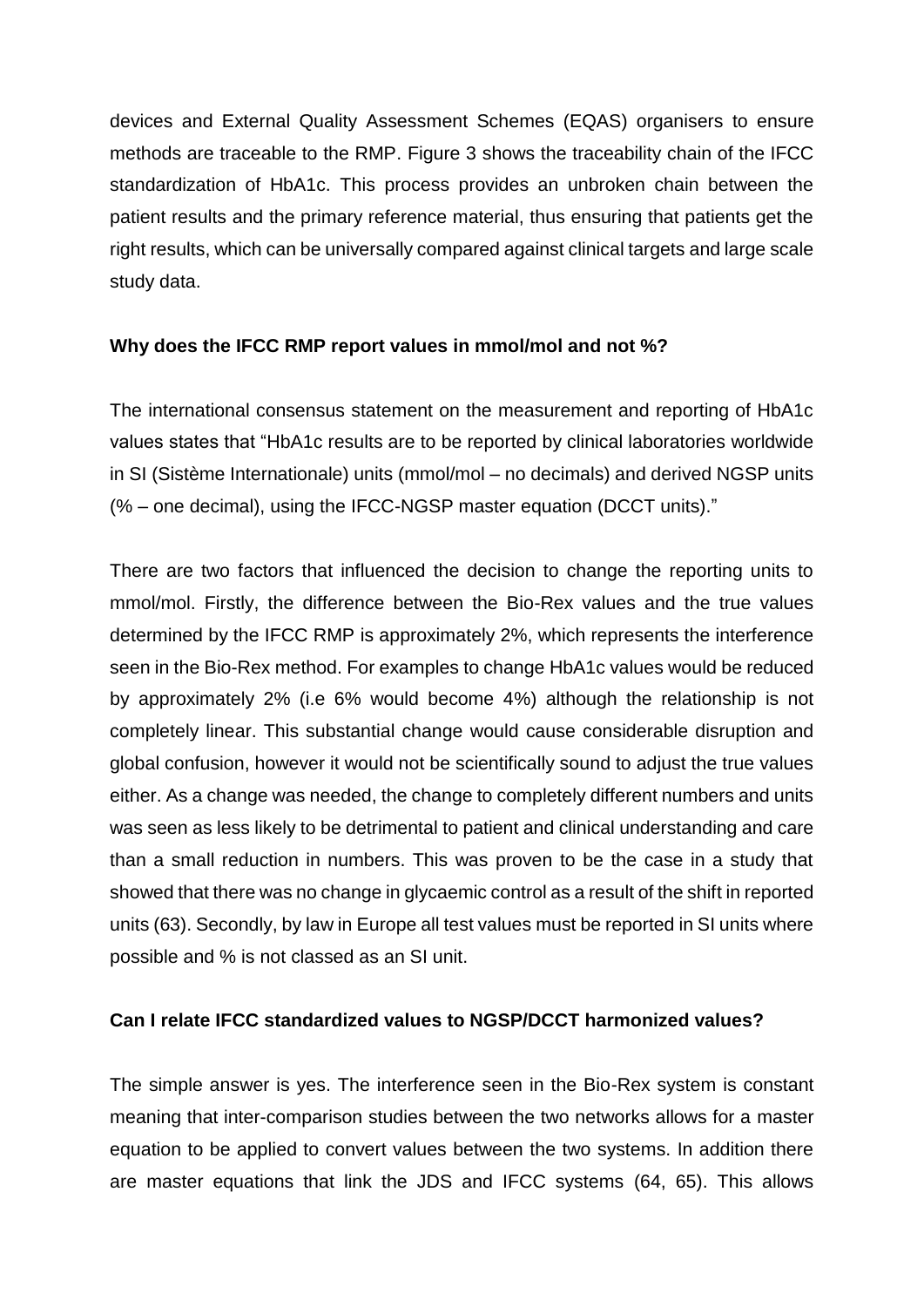clinicians and patients to convert between NGSP harmonized % values and the IFCC SI values with no loss of traceability to the DCCT trial results. Whilst more recent studies now inform clinical guidance many still wish to convert back to more familiar % values and this is achieved using the master equation. To facilitate this a number of clinical organizations have online conversion calculators (66).

#### **Standardization versus calibration**

One source of confusion is the difference between standardization and calibration of instruments, with the terms often being used interchangeably. Standardization is the global process, led by the IFCC reference network and supporting committees that produces primary and secondary calibrators directly traceable to a defined measurand, in the case of HbA1c the defined measurand is Beta N-(1-deoxyfructos-1-yl) haemoglobin (67). These calibrators are provided to manufacturers who use them to assign values to their own calibrators that are provided to the end user to calibrate their instrument. Calibration is the process by which the values generated by the instrument when measuring calibration material are compared with the expected values of the calibration material and used to adjust the set point for future measurements.

## **How to I standardize HbA1c in my laboratory or my country?**

Again there is a simple answer to this, for the laboratory you don't need to implement your own standardization. Standardization is not done at a laboratory level, instead, in order to produce IFCC standardized HbA1c values it is important to use instruments where the manufacturer can demonstrate are traceable to the IFCC RMP. Manufacturers are responsible for demonstrating that they are working with the IFCC HbA1c network to be traceable to the IFCC PRMP. However, it is the responsibility of an individual laboratory is to choose an HbA1c method which is performing well in accuracy based external quality schemes. An IFCC or an NGSP certification does not always reflect the analytical performance of a method in the field because certification is done under ideal circumstances at the manufacturer's site often using a single lot of reagent and calibrators, one instrument and one application. Results in external quality schemes reveal the real analytical performance in the field with different reagent lot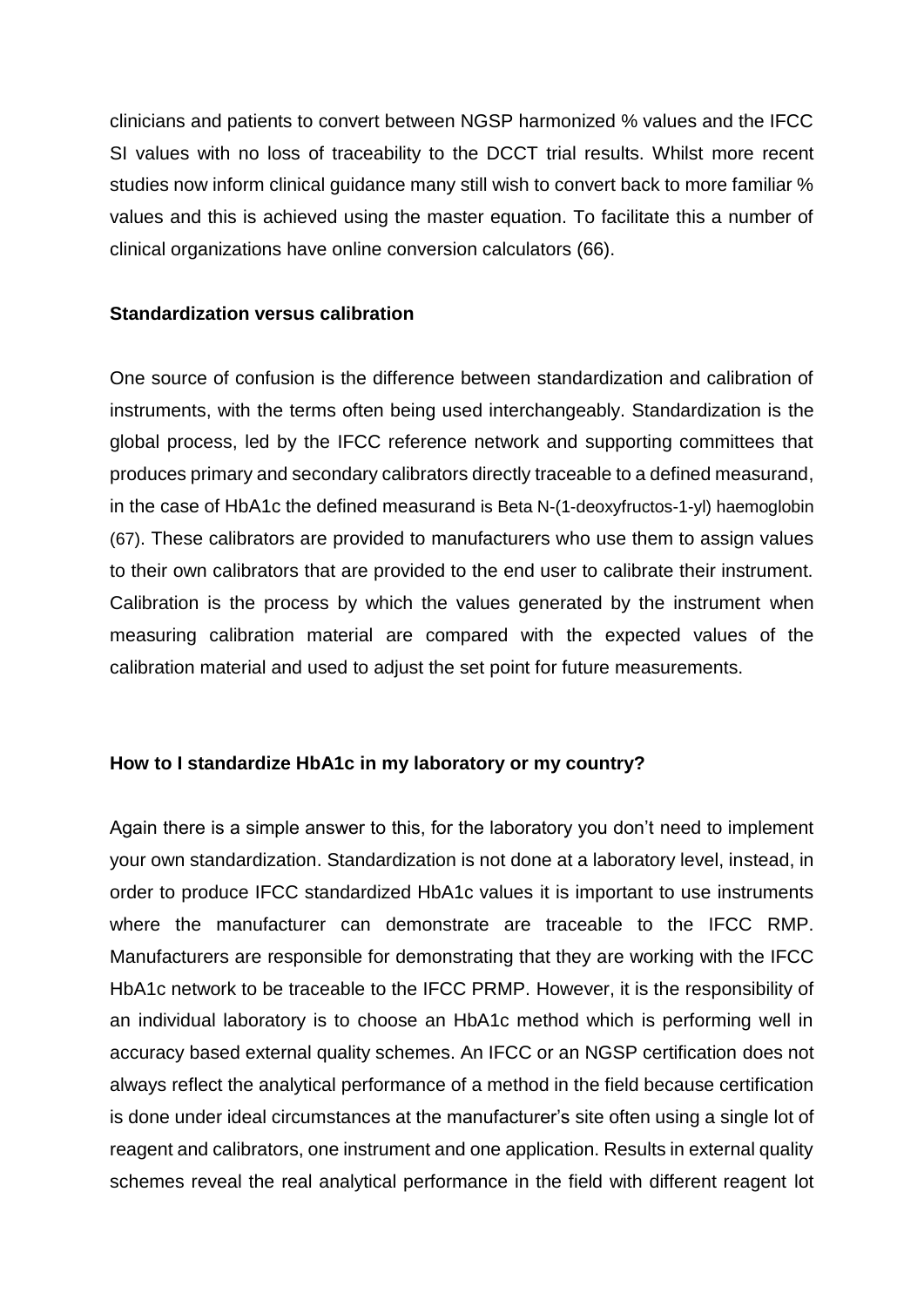numbers, different instruments, different applications (whole blood or hemolysate mode) and different users.

Individual laboratories should never use the results of an external quality scheme to calculate a factor to adjust laboratory values to 'bring them in line' with EQA data as this disrupts the traceability chain. If poor performance is identified in an EQA schemes laboratories should liaise with the manufacturer to elucidate the cause of the poor performance and work together to find a solution.

Standardization at a country level is a more complex consideration. Healthcare organizations should work closely with the IFCC and manufacturers to devise an implementation approach that best fits the needs of that country.

#### **The heart of the standardization: IFCC secondary reference material**

At the heart of the global standardization of HbA1c methods is the scientific collaboration between the manufacturers and the IFCC, through the production and utilization of secondary reference material. The European Reference Laboratory for Glycohemoglobin (ERL) plays a key role in the standardization of HbA1c worldwide by producing the IFCC secondary calibrators (Figure 3). This secondary reference material, made from patient whole blood, is used by manufacturers of HbA1c methods to assign values to their own method-dependent calibrators. The primary reference calibrator can't be used in routine HbA1c methods as it is not commutable with these routine methods and therefore secondary reference calibrators made from patient blood are needed. Commutability of reference material is of utmost importance and is the responsibility of the manufacturer to verify. Each year 8 calibrator pools are produced from at least 10 donors. The values of these calibrators are assigned by all of the laboratories in the IFCC network running the IFCC PRMP (HPLC-CE or HPLC-MS, n=21) (Figure 1). Once values are assigned the calibrators are provided to manufacturers to enable them to produce their own calibrators and ensure traceability to the RMP. These calibrators are generally commutable to most methods, except some POC devices where fresh, not frozen whole blood is required. The ERL provides fresh patient samples with values assigned with at least 3 SRMP in duplicate to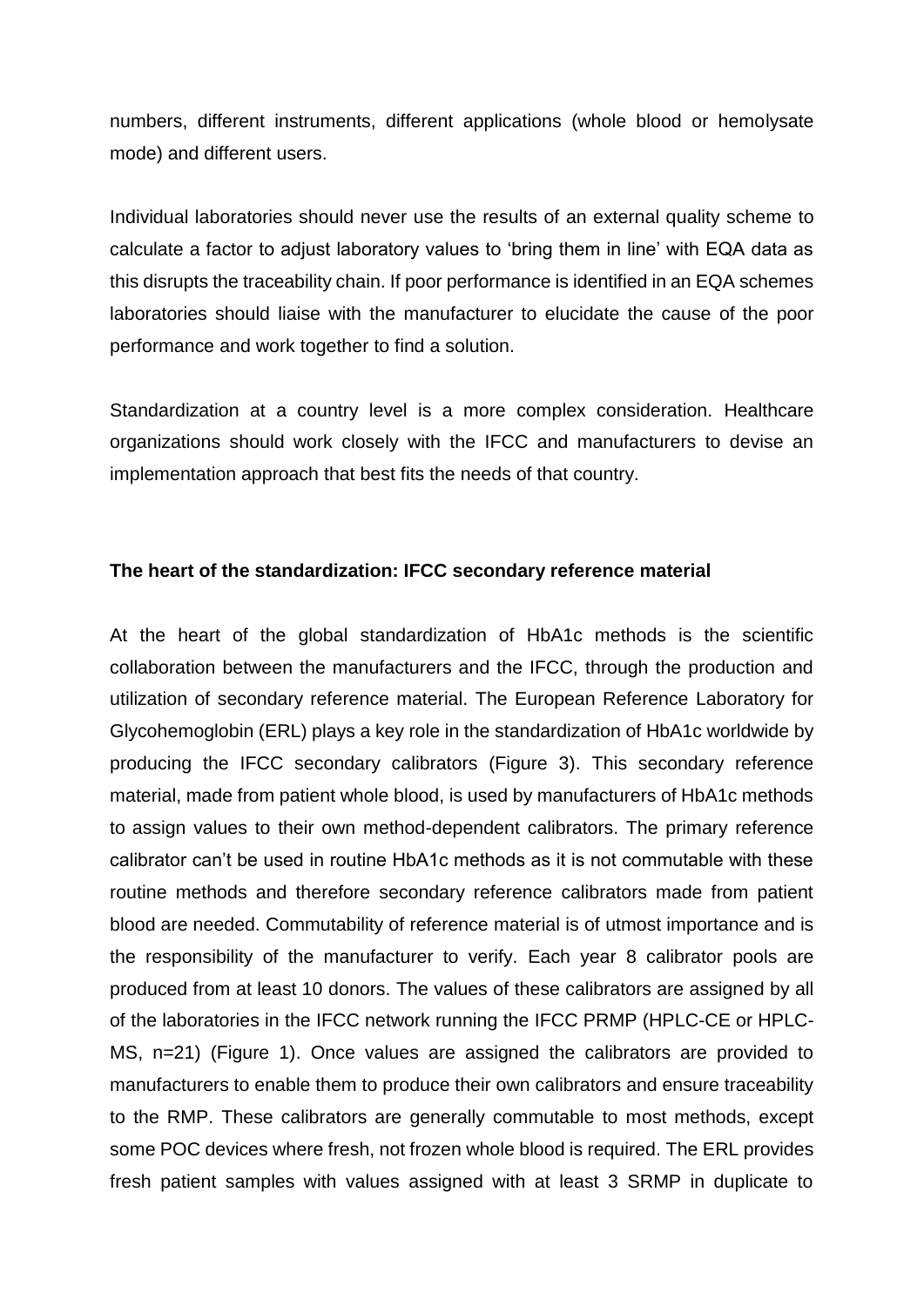manufacturers who can't work with frozen IFCC secondary reference material. Some manufacturers need fresh patient samples with assigned values every week due to the production of new lot numbers every week. A study in 2014, where 7 HbA1c point-ofcare instruments were evaluated, showed that 3 of the evaluated instruments had a commutability problem with the IFCC secondary calibrator which was frozen. The instruments were calibrated with frozen material while it showed a negative bias with fresh patient samples (43, 44).

These pools are also used to check the stability of the published master equations between the different harmonization/standardization models (65). This equation is continuously monitored to insure that the relationship between the "true values" (IFCC) and other harmonization systems remains stable. Interestingly the ERL also plays a key role in value assignment for NGSP and IFCC certification samples and for external quality assessment sample. In total the ERL has 2 IFCC PRMS, 1 NGSP PRM and 7 IFCC SRMPs of which 5 are also NGSP SRMPs.

# **Is there a blind spot in the standardization process? What do manufacturers do to ensure traceability?**

According to the IFCC traceability chain, manufacturers should use the IFCC secondary reference material to standardize their own method and generate their own calibration material for supply to laboratory users. Each of the major manufacturers, who collaborate with the IFCC network, receive 8 frozen pools once a year with values assigned by the whole IFCC network (n=21). Manufacturers who can't work with frozen material, for examples some manufacturers of POC devices, receive the pools as fresh material. Every manufacturer has their own procedure to use this material to assign values to their own method. Some manufacturers have a master lot and they harmonize the new lot with this master lot using it to check if they still produce the correct values rather than using the secondary calibrators to assign values to their own calibrators. A significant issue for some manufacturers is the high frequency with which they generate new lot numbers making it impossible to repeatedly use the secondary calibrators each time. This is particular the problem for some manufacturers of POC instruments.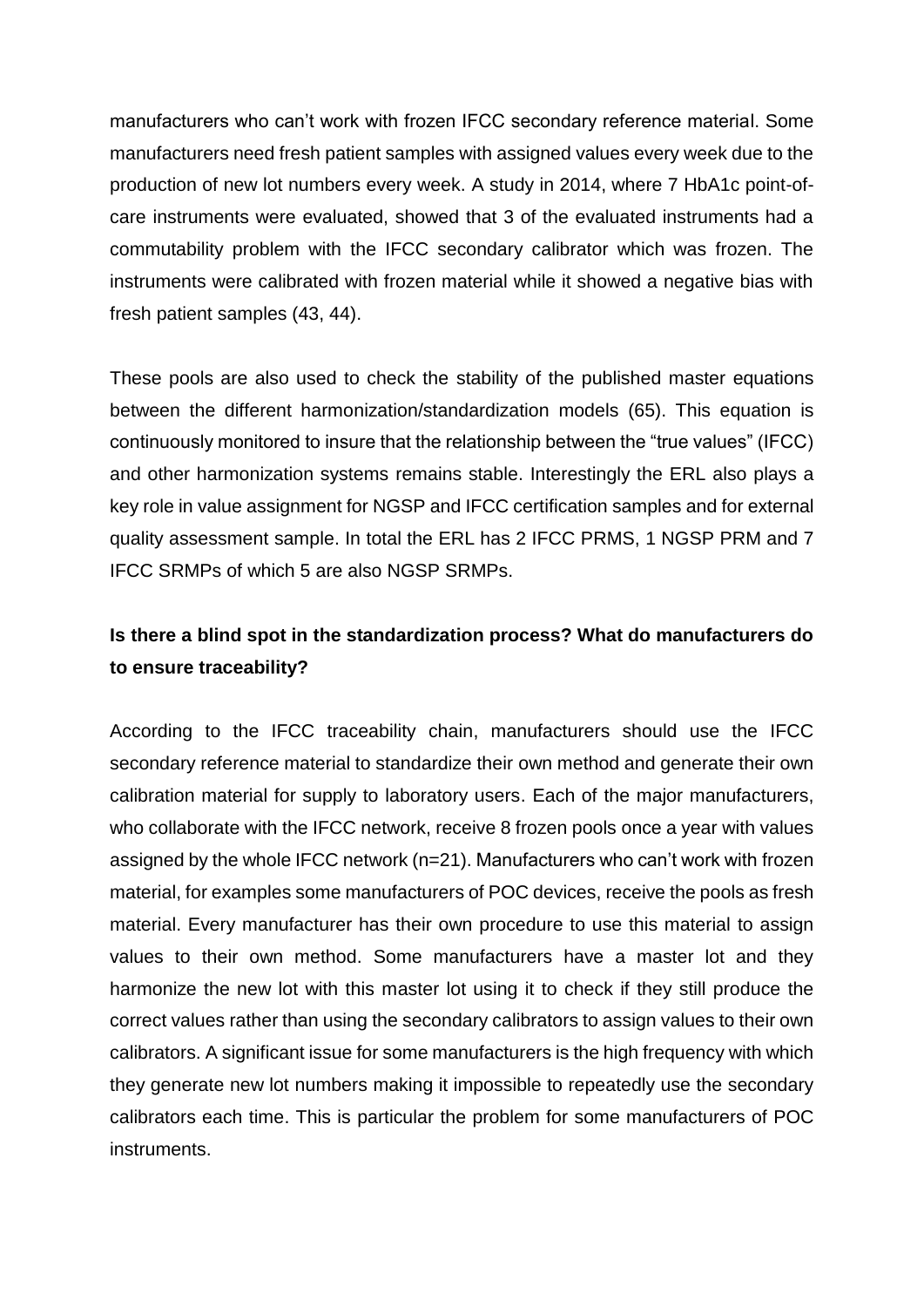Whilst a list of manufacturers who work with the IFCC is maintained it is known that there are a significant number of national companies around the world, who do not interact directly with the IFCC network but may collaborate with individual local IFCC Network laboratories. Despite several IFCC SRM also being NGSP SRMPs, an NGSP certificate does not confer direct traceability to the IFCC RMP.

## **Has the standardization of HbA1c been a great success story?**

Prior to 1993, there was no standardization which resulted in inter-laboratory CVs >20% and values were not linked to clinical outcome data and were therefore difficult to interpret for health care providers. The aim of standardization was to reduce the imprecision of methods and to ensure the minimum bias from the true HbA1c values. The latest results of the College of American Pathology (CAP) survey showed that the inter-laboratory CV is now around 3.5% and only 2 of the 26 methods surveyed had a method specific bias >0.3% (NGSP units) (38, 39, 41, 54). Seen from this perspective the standardization of HbA1c has been a great success story as there has been a considerable improvement in analytical performance.

However, there is still a considerable level of misunderstanding and confusion around the process of standardization and the roles of different organizations. The NGSP and IFCC Reference Systems serve different but complementary purposes, with the former being a harmonization process that applies defined acceptable limits for method performance that are based on historical clinical requirements and the latter being a standardization process that provides traceability to an accuracy base and allows for the application of scientifically based quality standards (22, 68). Certification of methods at a laboratory level is important in demonstrating good performance at that point in time and with the imminent introduction of IFCC laboratory certification, laboratories will be able to directly demonstrate that their instruments perform well in their own clinical or laboratory settings. To achieve this the laboratory will likely have to use an instrument where the manufacturer can clearly demonstrate traceability to the IFCC reference measurement procedure. However, this is still a snapshot of performance and engagement with an EQA scheme that uses samples with values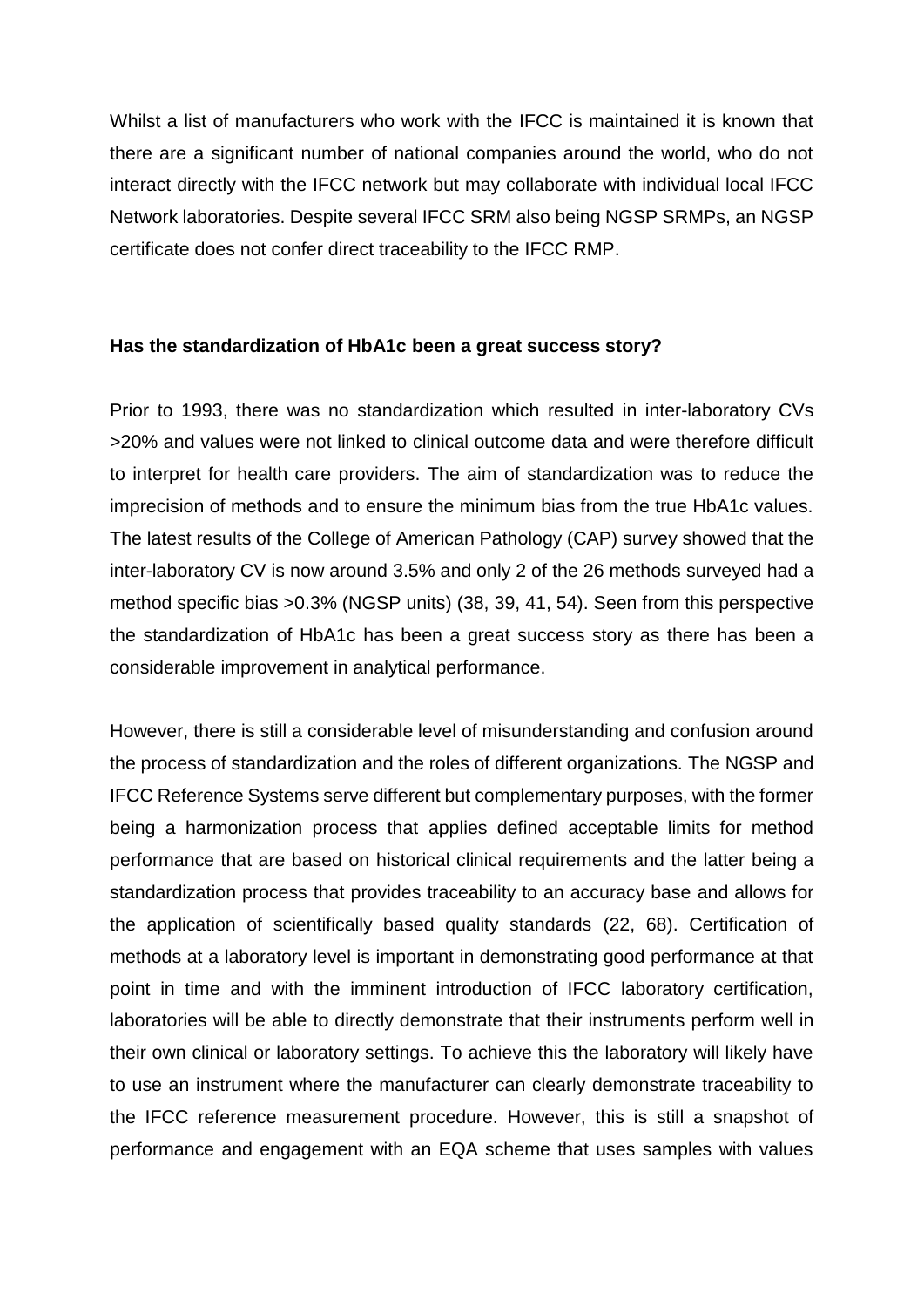targeted to the IFCC RMP provides a more thorough demonstration of ongoing good performance.

A further issue that adds to the confusion is the use of 2 reporting units: NGSP in percentage units and IFCC (SI) in mmol/mol units. Whilst it is understandable that there may be reluctance to change, it is important to understand that the instruments are calibrated to the IFCC RMP and the values are then mathematically converted to the % values. The instruments of all the major manufacturers no longer 'measure' in DCCT units but instead apply the master equation to convert the values. For scientists and manufacturers it is still a complicated issue as both values need to reported in articles and in package inserts of the manufacturer (69). Besides that, the scale of the difference between the numbers means that calculations of CV's, give different values using different units, CV's calculated in SI units can't be compared with CV's in NGSP units (18). Despite a global consensus statement, written by the major organizations involved in diabetes care worldwide (The American Diabetes Association (ADA), the European Association for the Study of Diabetes (EASD), the International Diabetes Federation (IDF), the IFCC, the International Society for Pediatric and Adolescent Diabetes (ISPAD), the JDS, and the NGSP) stating that HbA1c should be reported in SI units and derived (=calculated with published master equation) NGSP units (69), this is not universally applied. In addition Japan chose to follow the NGSP and report HbA1c only in NGSP units with the purpose of international harmonization of HbA1c values which is, seen from a scientific point of view, a step back in the standardization of HbA1c. So, although considerable progress has been made in the standardization of HbA1c acceptance and understanding of the process is still lagging and there is need for ongoing education around this important issue. Reporting values in SI units (mmol/mol) does not mean that the link to the DCCT and UKPDS studies is lost as that link is maintained through the master equation linking the NGSP and IFCC. With the use of HbA1c for the diagnosis of type 2 diabetes it is critical that the correct HbA1c values are provided as even a small positive or negative bias in HbA1c values can lead to the re-categorization of disease state for potentially millions of people.

#### **Future of HbA1c. Will we still analyze HbA1c in 2030?**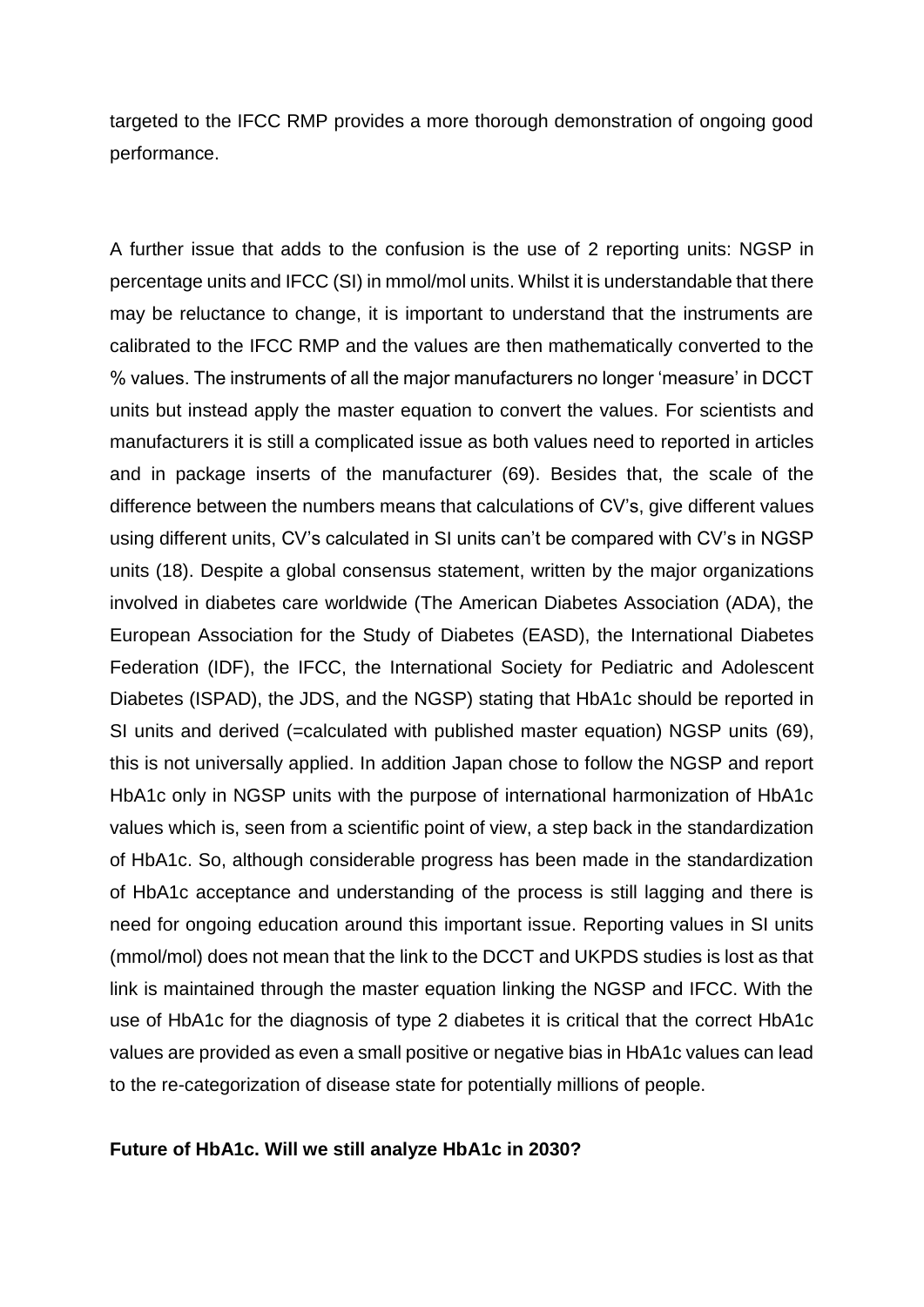HbA1c has been widely accepted in clinical practice for over 25 years but there are a number of potential new markers available that may complement or eventually supersede its use. Continuous glucose monitoring (CGM) is one such development. Currently the CGMs are still relatively cumbersome, expensive, technically demanding and patients require extensive training to enable them to use the device which is commonly not reimbursed by many insurance companies. However, recent developments to miniaturize the device (as small as a rice grain) with a longer functional time (currently it is maximum of 14 days) have the potential to change this. In some diabetic centers where CGM is used a large database has been developed to explore the links between average mean glucose, HbA1c and clinical outcomes. Current evidence from the A1c-Derived Average Glucose study showed that, although the relationship between HbA1c and average glucose was linear, a wide variation was observed between individuals, meaning it is currently not considered robust enough for use in routine clinical practice (69, 70). However this may change with further long term data collection.

In future clinical practice will continue to move forward as new understanding diabetes is gained and targets for treatment will be patient centered and individualized to that patient. Malka et al designed an elegant model for a personalized approach using existing clinical measurements to personalize prospective estimates of average glucose (71)anaem. They combined a mechanistic mathematical model of hemoglobin glycation and red blood cell kinetics with large sets of within-patient glucose measurements (CGM) to derive patient-specific estimates of nonglycemic determinants of HbA1c, including mean red blood cell age.

## **Conclusion**

Whilst great advances have been made in the field of diabetes care, and HbA1c is rapidly becoming one of the best characterised biomarkers in laboratory science, it is likely that HbA1c will be the mainstay of disease diagnosis and monitoring for some time to come. It is essential, therefore, that the test is used correctly and more fully understood, with questions such as the influence of ethnicity, anaemia, haemoglobinopathies etc still to be fully addressed (72). In addition to this the scientific and clinical community still have a way to go to fully embrace the standardisation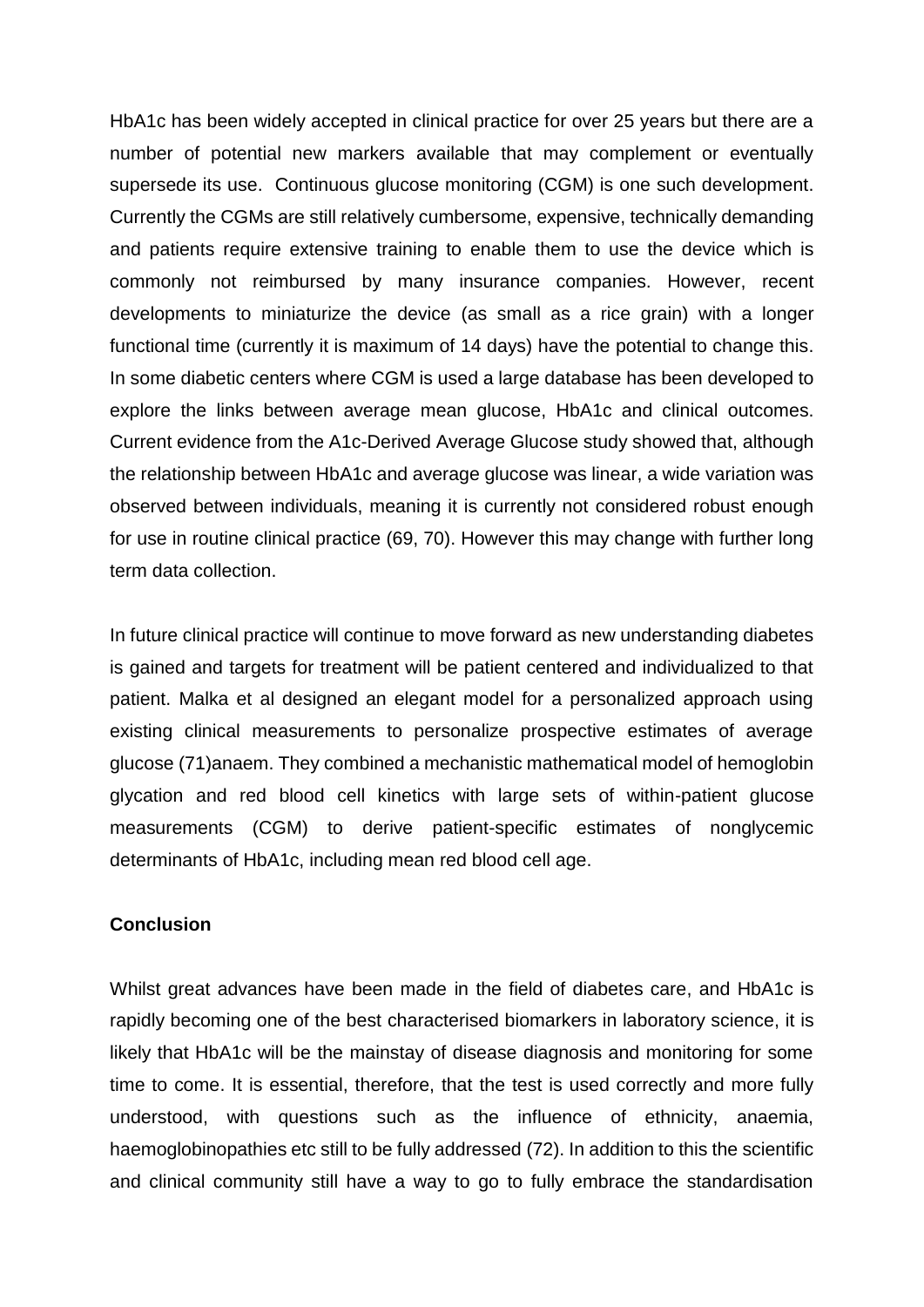process and move away from historical harmonization schemes to full global acceptance of standardisation.

#### **Disclosures**

The authors do not have any relevant disclosures.

## **References**

1. Cho NH, Shaw JE, Karuranga S, Huang Y, da Rocha Fernandes JD, Ohlrogge AW, et al. IDF Diabetes Atlas: Global estimates of diabetes prevalence for 2017 and projections for 2045. Diabetes Res Clin Pract. 2018.

2. American Association of Clinical Endocrinologists Board of D, American College of Endocrinologists Board of T. American Association of Clinical Endocrinologists/American College of Endocrinology statement on the use of hemoglobin A1c for the diagnosis of diabetes. Endocr Pract. 2010;16(2):155-6.

3. Organization WH. Use of glycated haemoglobin (HbA1c) in the diagnosis of diabetes mellitus. Abbreviated report of a WHO consultation. Geneva: World Health Organization, 2011 Contract No.: WHO/NMH/CHP/CPM/11.1.

4. John WG, Diabetes UKDoHACo. Use of HbA1c in the diagnosis of diabetes mellitus in the UK. The implementation of World Health Organization guidance 2011. Diabetic medicine : a journal of the British Diabetic Association. 2012;29(11):1350-7.

5. The effect of intensive treatment of diabetes on the development and progression of long-term complications in insulin-dependent diabetes mellitus. The Diabetes Control and Complications Trial Research Group. N Engl J Med. 1993;329(14):977-86.

6. Nathan DM, Cleary PA, Backlund JY, Genuth SM, Lachin JM, Orchard TJ, et al. Intensive diabetes treatment and cardiovascular disease in patients with type 1 diabetes. N Engl J Med. 2005;353(25):2643-53.

7. Intensive blood-glucose control with sulphonylureas or insulin compared with conventional treatment and risk of complications in patients with type 2 diabetes (UKPDS 33). UK Prospective Diabetes Study (UKPDS) Group. Lancet. 1998;352(9131):837-53.

8. Holman RR, Paul SK, Bethel MA, Matthews DR, Neil HA. 10-year follow-up of intensive glucose control in type 2 diabetes. N Engl J Med. 2008;359(15):1577-89.

9. Duckworth WC, Abraira C, Moritz TE, Davis SN, Emanuele N, Goldman S, et al. The duration of diabetes affects the response to intensive glucose control in type 2 subjects: the VA Diabetes Trial. J Diabetes Complications. 2011;25(6):355-61.

10. Action to Control Cardiovascular Risk in Diabetes Study G, Gerstein HC, Miller ME, Byington RP, Goff DC, Jr., Bigger JT, et al. Effects of intensive glucose lowering in type 2 diabetes. N Engl J Med. 2008;358(24):2545-59.

11. Zinman B, Wanner C, Lachin JM, Fitchett D, Bluhmki E, Hantel S, et al. Empagliflozin, Cardiovascular Outcomes, and Mortality in Type 2 Diabetes. N Engl J Med. 2015;373(22):2117-28.

12. Hayward RA, Reaven PD, Wiitala WL, Bahn GD, Reda DJ, Ge L, et al. Follow-up of glycemic control and cardiovascular outcomes in type 2 diabetes. N Engl J Med. 2015;372(23):2197-206.

13. Duckworth W, Abraira C, Moritz T, Reda D, Emanuele N, Reaven PD, et al. Glucose control and vascular complications in veterans with type 2 diabetes. N Engl J Med. 2009;360(2):129-39.

14. Group AC, Patel A, MacMahon S, Chalmers J, Neal B, Billot L, et al. Intensive blood glucose control and vascular outcomes in patients with type 2 diabetes. N Engl J Med. 2008;358(24):2560-72.

15. Marso SP, Daniels GH, Brown-Frandsen K, Kristensen P, Mann JF, Nauck MA, et al. Liraglutide and Cardiovascular Outcomes in Type 2 Diabetes. N Engl J Med. 2016;375(4):311-22.

16. Dormandy JA, Charbonnel B, Eckland DJ, Erdmann E, Massi-Benedetti M, Moules IK, et al. Secondary prevention of macrovascular events in patients with type 2 diabetes in the PROactive Study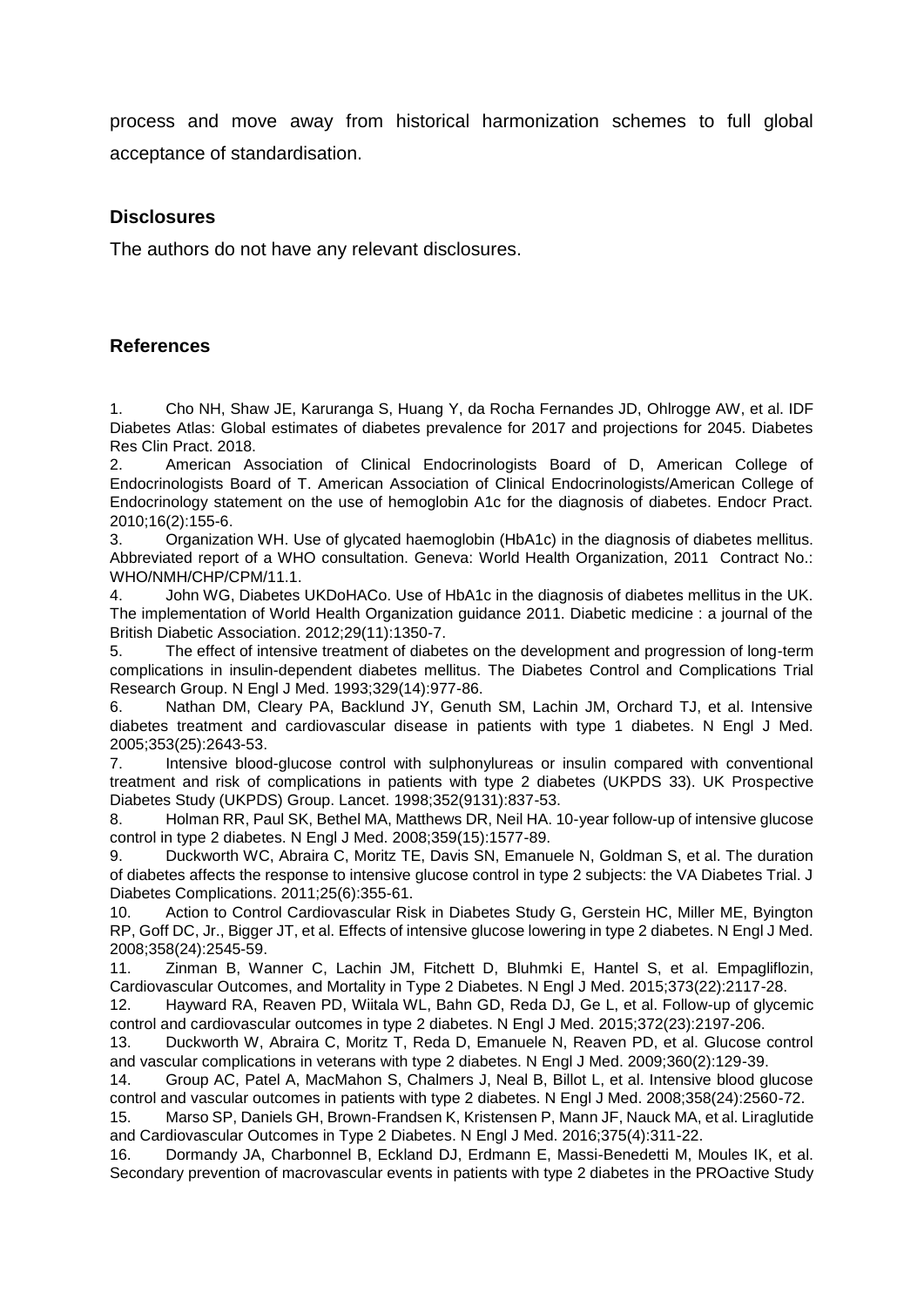(PROspective pioglitAzone Clinical Trial In macroVascular Events): a randomised controlled trial. Lancet. 2005;366(9493):1279-89.

17. Inzucchi SE, Bergenstal RM, Buse JB, Diamant M, Ferrannini E, Nauck M, et al. Management of hyperglycemia in type 2 diabetes, 2015: a patient-centered approach: update to a position statement of the American Diabetes Association and the European Association for the Study of Diabetes. Diabetes Care. 2015;38(1):140-9.

18. Weykamp CW, Mosca A, Gillery P, Panteghini M. The analytical goals for hemoglobin A(1c) measurement in IFCC units and National Glycohemoglobin Standardization Program Units are different. Clin Chem. 2011;57(8):1204-6.

19. Fraser CG, Petersen PH. Analytical performance characteristics should be judged against objective quality specifications. Clin Chem. 1999;45(3):321-3.

20. Gill JP, Shephard MD. The Conduct of Quality Control and Quality Assurance Testing for PoCT Outside the Laboratory. Clin Biochem Rev. 2010;31(3):85-8.

21. Sacks DB, Arnold M, Bakris GL, Bruns DE, Horvath AR, Kirkman MS, et al. Guidelines and recommendations for laboratory analysis in the diagnosis and management of diabetes mellitus. Clin Chem. 2011;57(6):e1-e47.

22. Weykamp C, John G, Gillery P, English E, Ji L, Lenters-Westra E, et al. Investigation of 2 models to set and evaluate quality targets for hb a1c: biological variation and sigma-metrics. Clin Chem. 2015;61(5):752-9.

23. DG B. Quality control and quality assurance in point-of-care testing. In: CP SJA, Hicks JM, editor. Point-of-care testing 2nd ed. Washington DC: AACC Press; 2004. p. 137-45.

24. Martin CL. Quality control issues in point of care testing. Clin Biochem Rev. 2008;29 Suppl 1:S79-82.

25. Miller WG, Myers GL, Gantzer ML, Kahn SE, Schonbrunner ER, Thienpont LM, et al. Roadmap for Harmonization of Clinical Laboratory Measurement Procedures. Clinical Chemistry. 2011;57(8):1108-17.

26. Khera PK, Smith EP, Lindsell CJ, Rogge MC, Haggerty S, Wagner DA, et al. Use of an oral stable isotope label to confirm variation in red blood cell mean age that influences HbA1c interpretation. Am J Hematol. 2015;90(1):50-5.

27. Jaisson S, Leroy N, Meurice J, Guillard E, Gillery P. First evaluation of Capillarys 2 Flex Piercing(R) (Sebia) as a new analyzer for HbA1c assay by capillary electrophoresis. Clin Chem Lab Med. 2012;50(10):1769-75.

28. John WG, Little R, Sacks DB, Weykamp C, Lenters-Westra E, Hornsby T, et al. Multicentre evaluation of the Premier Hb9210 HbA1c analyser. Clin Chem Lab Med. 2015;53(2):319-27.

29. Fleming JK. Evaluation of HbA1c on the Roche COBAS Integra 800 closed tube system. Clin Biochem. 2007;40(11):822-7.

30. Lenters-Westra E, English E. Evaluating new HbA1c methods for adoption by the IFCC and NGSP reference networks using international quality targets. Clin Chem Lab Med. 2017;55(9):1426-34.

31. Little RR, Roberts WL. A review of variant hemoglobins interfering with hemoglobin A1c measurement. J Diabetes Sci Technol. 2009;3(3):446-51.

32. Weykamp CW, Penders TJ, Muskiet FA, van der Slik W. Influence of hemoglobin variants and derivatives on glycohemoglobin determinations, as investigated by 102 laboratories using 16 methods. Clin Chem. 1993;39(8):1717-23.

33. Rohlfing CL, Connolly SM, England JD, Hanson SE, Moellering CM, Bachelder JR, et al. The effect of elevated fetal hemoglobin on hemoglobin A1c results: five common hemoglobin A1c methods compared with the IFCC reference method. Am J Clin Pathol. 2008;129(5):811-4.

34. NGSP. HbA1c Assay Interferences 2017. Available from: [http://www.ngsp.org/interf.asp.](http://www.ngsp.org/interf.asp)

35. Institute CaLS. Evaluation of Precision Performance of Clinical Chemistry Devices; Approved Guideline. NCCLS Document EP05-A. PA: CLSI Wayne; 1992.

36. Institute CaLS. Method Comparison and Bias Estimation using Patient Samples; Approved Guideline. CLSI Document EP09-A PA: CLSI Wayne; 1995.

37. Institute CaLS. Evaluation of the Linearity of Quantitative Measurement Procedures: A statistical Approach; Approved Guideline. CLSI Document EP06-A (2003). . PA: CLSI Wayne; 2003.

38. Kaiser P, Spannagl M, van Campenhout C, Lenga Y, Siebelder C, Weykamp C. HbA1c: EQA in Germany, Belgium and the Netherlands using fresh whole blood samples with target values assigned with the IFCC reference system. Clin Chem Lab Med. 2016;54(11):1769-75.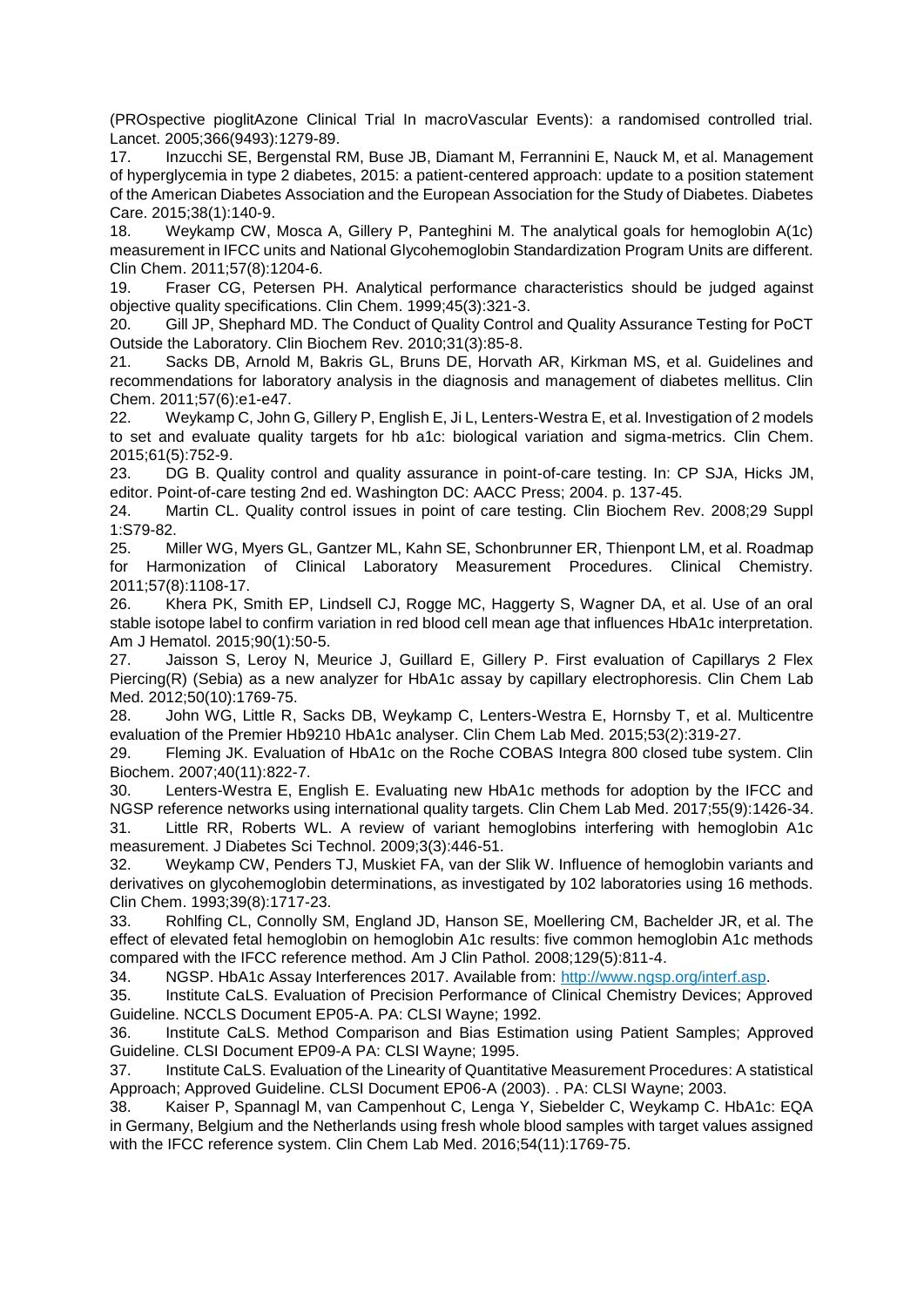39. Mosca A, Paleari R, Carobene A, Weykamp C, Ceriotti F. Performance of glycated hemoglobin (HbA(1c)) methods evaluated with EQAS studies using fresh blood samples: Still space for improvements. Clin Chim Acta. 2015;451(Pt B):305-9.

40. Thelen MHM, Jansen RTP, Weykamp CW, Steigstra H, Meijer R, Cobbaert CM. Expressing analytical performance from multi-sample evaluation in laboratory EQA. Clin Chem Lab Med. 2017;55(10):1509-16.

41. Weykamp C, Siebelder C. Evaluation of Performance of Laboratories and Manufacturers Within the Framework of the IFCC model for Quality Targets of HbA1c. J Diabetes Sci Technol. 2017:1932296817741320.

42. Biochemists AAoC. PoCT 2016 [04/05/16]. Available from: [http://www.aacb.asn.au/resources/poct.](http://www.aacb.asn.au/resources/poct)

43. Lenters-Westra E, Slingerland RJ. Six of eight hemoglobin A1c point-of-care instruments do not meet the general accepted analytical performance criteria. Clin Chem. 2010;56(1):44-52.

44. Lenters-Westra E, Slingerland RJ. Three of 7 hemoglobin A1c point-of-care instruments do not meet generally accepted analytical performance criteria. Clin Chem. 2014;60(8):1062-72.

45. Schaffert L, English, E, Heneghan, C, Price, CP, Van den Bruel, A, Plüddemann, A. Horizon Scan 0044 Point-of-Care HbA1c tests - diagnosis of diabetes Oxford2016. Available from: [http://www.oxford.dec.nihr.ac.uk/reports-and-resources/horizon-scanning-reports/point-of-care-hba1c](http://www.oxford.dec.nihr.ac.uk/reports-and-resources/horizon-scanning-reports/point-of-care-hba1c-tests-diagnosis-of-diabetes)[tests-diagnosis-of-diabetes.](http://www.oxford.dec.nihr.ac.uk/reports-and-resources/horizon-scanning-reports/point-of-care-hba1c-tests-diagnosis-of-diabetes)

46. Hirst JA, McLellan JH, Price CP, English E, Feakins BG, Stevens RJ, et al. Performance of point-of-care HbA1c test devices: implications for use in clinical practice - a systematic review and metaanalysis. Clin Chem Lab Med. 2017;55(2):167-80.

47. Misra S, John, W. G., Alberti, G., Barth, J. H., English, E., Oliver, N. The use of POCT HbA1c devices in the NHS Diabetes Prevention Programme: Recommendations from an expert working group commissioned by NHS England, NHS (Commissioned report). NHS England, 2016.

48. Hub ES. IRMM Catalogue of Referene Materials 2016. Available from: [https://ec.europa.eu/jrc/sites/jrcsh/files/rm\\_catalogue\\_0.pdf.](https://ec.europa.eu/jrc/sites/jrcsh/files/rm_catalogue_0.pdf)

49. John WG. Glycated haemoglobin analyses--assessment of within- and between-laboratory performance in a large UK region. Ann Clin Biochem. 1987;24 ( Pt 5):453-60.

50. Peterson CM, Jovanovic L, Raskin P, Goldstein DE. A comparative evaluation of glycosylated haemoglobin assays: feasibility of references and standards. Diabetologia. 1984;26(3):214-7.

51. Feasibility of centralized measurements of glycated hemoglobin in the Diabetes Control and Complications Trial: a multicenter study. The DCCT Research Group. Clin Chem. 1987;33(12):2267-71. 52. Little RR, Rohlfing CL, Wiedmeyer HM, Myers GL, Sacks DB, Goldstein DE, et al. The National Glycohemoglobin Standardization Program: A five-year progress report. Clinical Chemistry. 2001;47(11):1985-92.

53. NGSP Network Laboratory Members 2016.

54. College of American Pathology External Quality Scheme for HbA1c 2016 [December 2016]. Available from: [http://www.ngsp.org/CAP/CAP16c.pdf.](http://www.ngsp.org/CAP/CAP16c.pdf)

55. Shima K, Endo, J., Oimomi, M., Omori, Y., Katayama, Y., Kanazawa, Y., Kawai, T., Kawamori, R., Kanno, T., Kiyose, H., Kuwajima, M., Nakashima, K., Nagamine, Y., Baba, S., Hoshino, T. Interlaboratory Difference in GHb Measurement in Japan. The Fifth Report of the GHb Standardization Committee, the Japan Diabetes Society. J Japan Diab Soc. 1998;41(4):317-23.

56. Jeppsson JO, Jerntorp P, Sundkvist G, Englund H, Nylund V. Measurement of hemoglobin A1c by a new liquid-chromatographic assay: methodology, clinical utility, and relation to glucose tolerance evaluated. Clin Chem. 1986;32(10):1867-72.

57. Tominaga M, Makino H, Yoshino G, Kuwa K, Takei I, Aono Y, et al. Japanese standard reference material for JDS Lot 2 haemoglobin A1c. I: Comparison of Japan Diabetes Society-assigned values to those obtained by the Japanese and USA domestic standardization programmes and by the International Federation of Clinical Chemistry reference laboratories. Ann Clin Biochem. 2005;42(Pt 1):41-6.

58. Committee of the Japan Diabetes Society on the Diagnostic Criteria of Diabetes M, Seino Y, Nanjo K, Tajima N, Kadowaki T, Kashiwagi A, et al. Report of the committee on the classification and diagnostic criteria of diabetes mellitus. J Diabetes Investig. 2010;1(5):212-28.

59. Standardization IOf. ISO/TC 212 Clinical laboratory testing and in vitro diagnostic test systems. Available from: [https://www.iso.org/committee/54916.html.](https://www.iso.org/committee/54916.html)